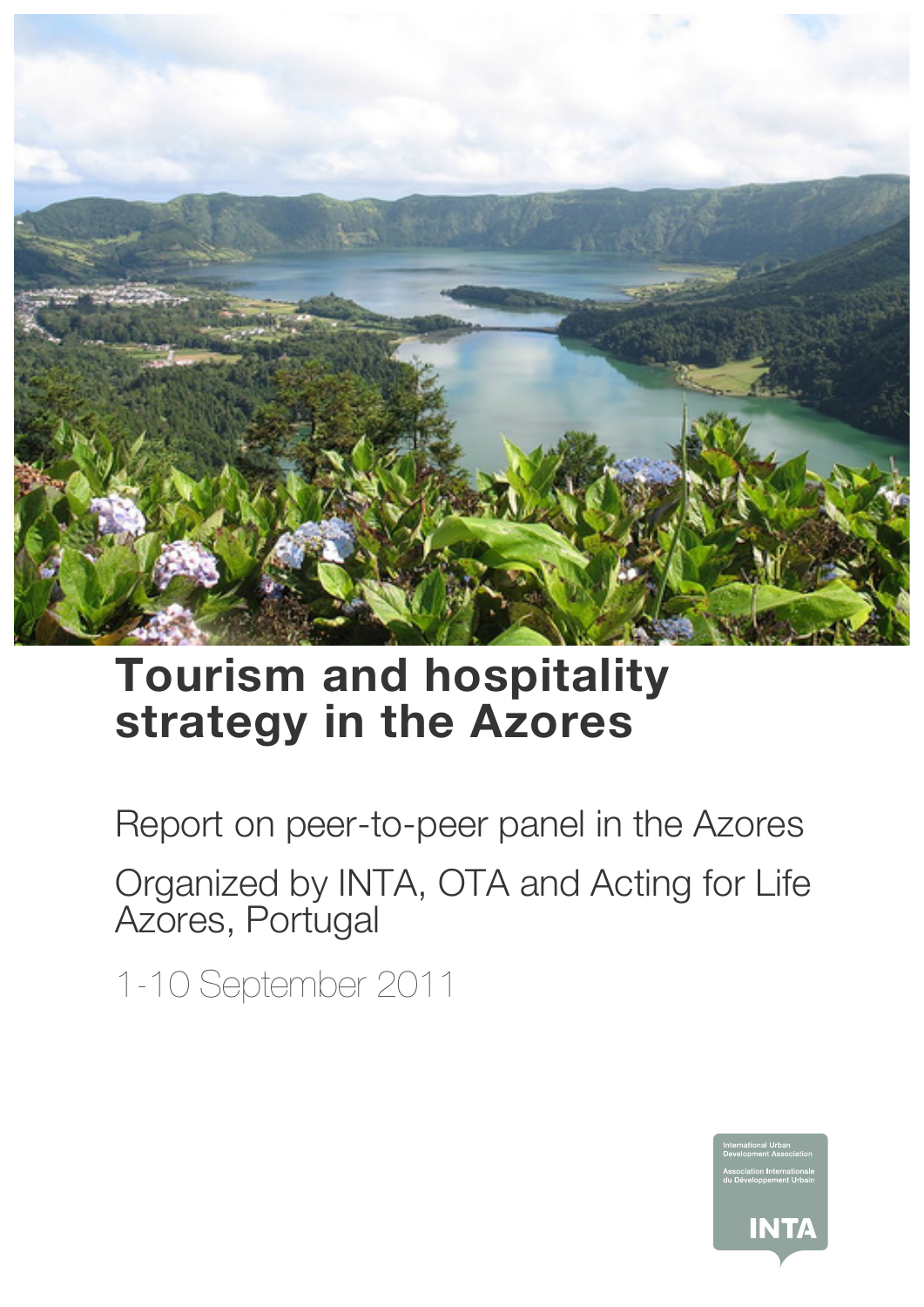# Table of contents

| Innovation and sustainability in the hospitality sector: the capacity to host 14 |     |
|----------------------------------------------------------------------------------|-----|
|                                                                                  |     |
|                                                                                  |     |
|                                                                                  |     |
|                                                                                  |     |
|                                                                                  |     |
|                                                                                  |     |
|                                                                                  | .18 |
|                                                                                  |     |
|                                                                                  |     |
|                                                                                  |     |
|                                                                                  |     |
|                                                                                  |     |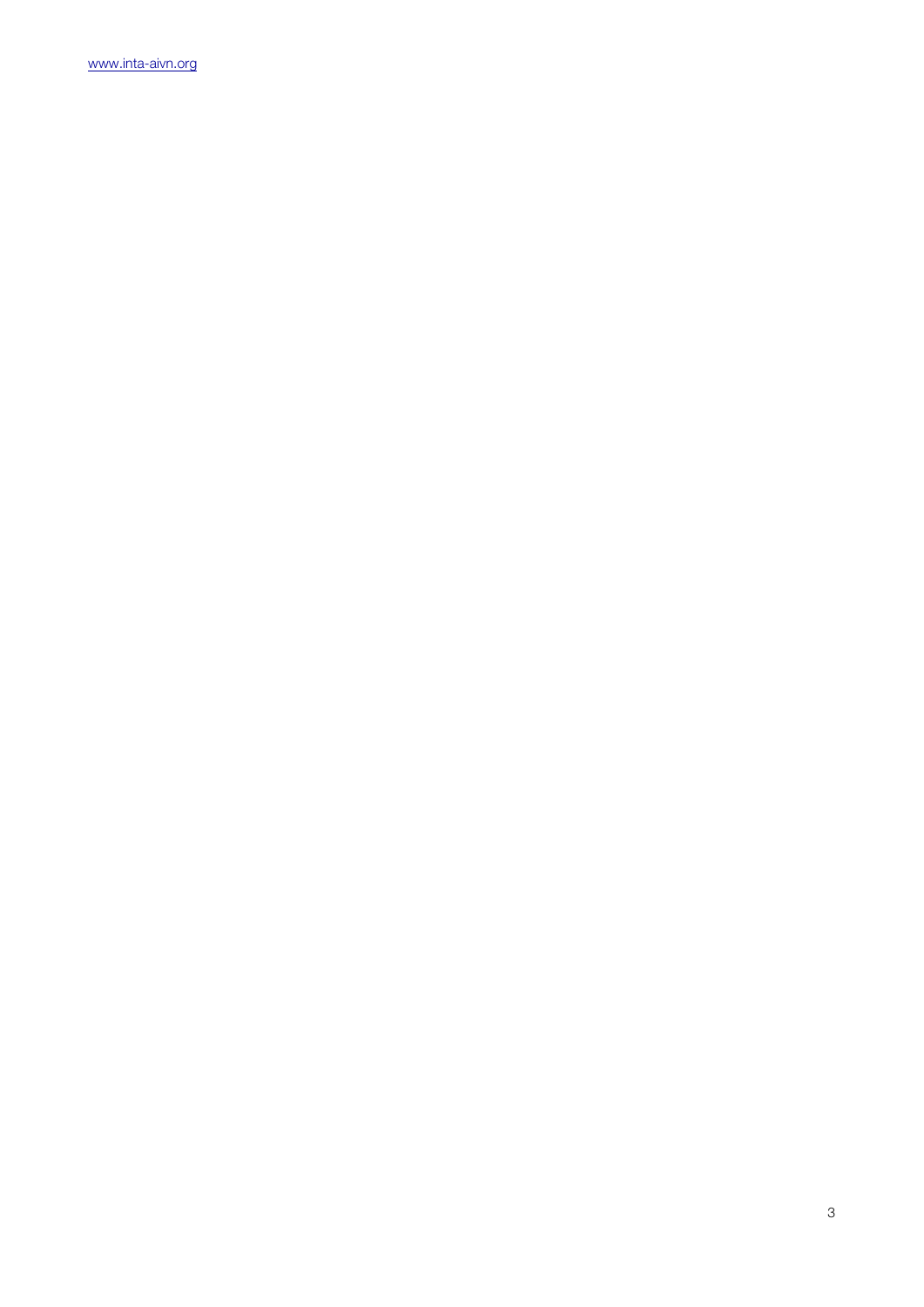## **Foreword**

This document reports on a specific peer-to-peer review, which took place in the Azores in September 2011. This review was conducted at the same time of a Summer Course organised by INTA and OTA and both activities were closely linked, feeding one each other.

A Panel, composed of a mix of international and local experts, researchers and practitioners, went to visit 3 different islands (Pico, Terceira and San Miguel), interviewed local stakeholders of the tourism sector, especially hotel owners, visited their premises and, at the end of the week, made some proposals about the tourism and hospitality strategy in the Azores.

However, it is important to say few words of caution from the outset. This Panel was a response to an invitation by the Observatory of Tourism of the Azores (OTA) and its partners:

- to enlarge the international base of experiences of OTA by sharing practices and knowledge on tourism development, - to evaluate the trends in the hospitality industry of the Azores.

The mission spent only a few days in three islands of the Azores, with a limited time for analysis, discussion and access to information. Therefore, it is not a new master plan, or a scientific research, but rather some reflections from experienced academics and practitioners on issues raised by the current situation of the hospitality sector in the archipelago.

The mandate for this peer-to-peer review was:

Hotel strategy: which course to propose to optimise the hotel offer on the island?

How to introduce more services into a tourist package, how the hotel industry on the islands could become more service oriented?

Air transport policy and strategy: how to reconcile public service and open competition?

Can stakeholders use common delivery (marketing) instruments?

This report aims at, through an understanding of the tourism situation in the Azores, proposing some orientations for innovative products and services built upon a strategic governance of the tourism industry and local stakeholders.

This report could not have been realised without the support of many local stakeholders. The Panel would like to express its gratitude and thanks the following persons and organizations:

Secretary of Economy, Regional Government of the Azores Carlos Santos, President, Observatory for Tourism of The Azores, François Vellas, Professor, University of Toulouse, Chairman of the Commission on Tourism, Ethics and Development of Acting for Life The Mayor of Madalena, Pico Island The Mayor of Praia do Vitoria, Terceira Island Governo dos Açores Direcçao Regional de Turismo Proconvergencia Açores Secretariat Regional da Ciencia, Technologia e Equipemientos Sata Grupo Bensaude Associaçao comercial e industrial do Pico The Centre for Applied Economics Studies of the Atlantic Camara do Comercio Angra do Heroismo Agencia para a promocao do investimento dos Açores

INTA international peer-to-peer Panel – Tourism and hospitality strategy in the Azores - 3-9 September 2011 4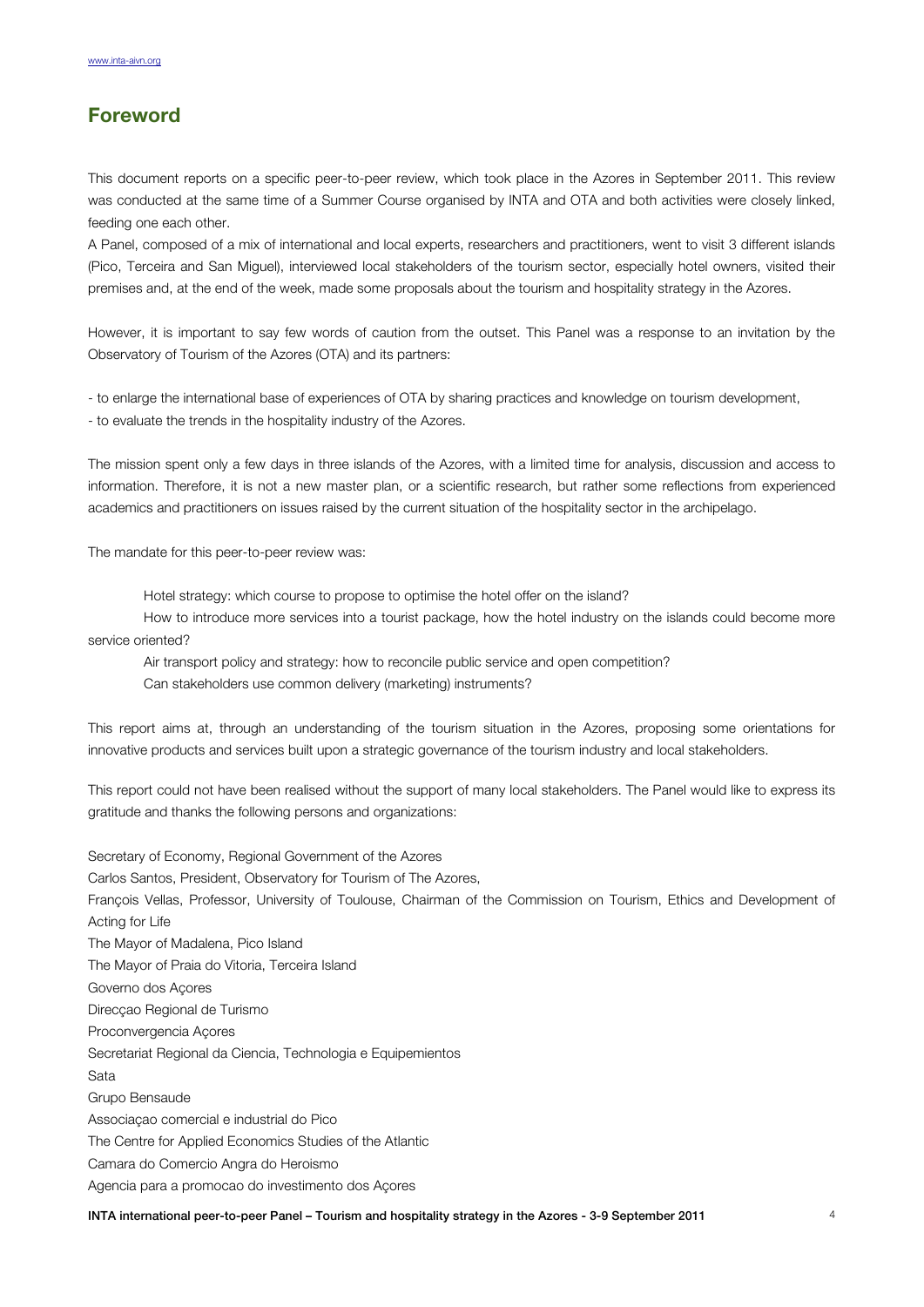Millennium bcp SGS Centenaraio Turismo em Portugal Uniao Europeia, Fundo Europeo de Desenvolvimebnto Regional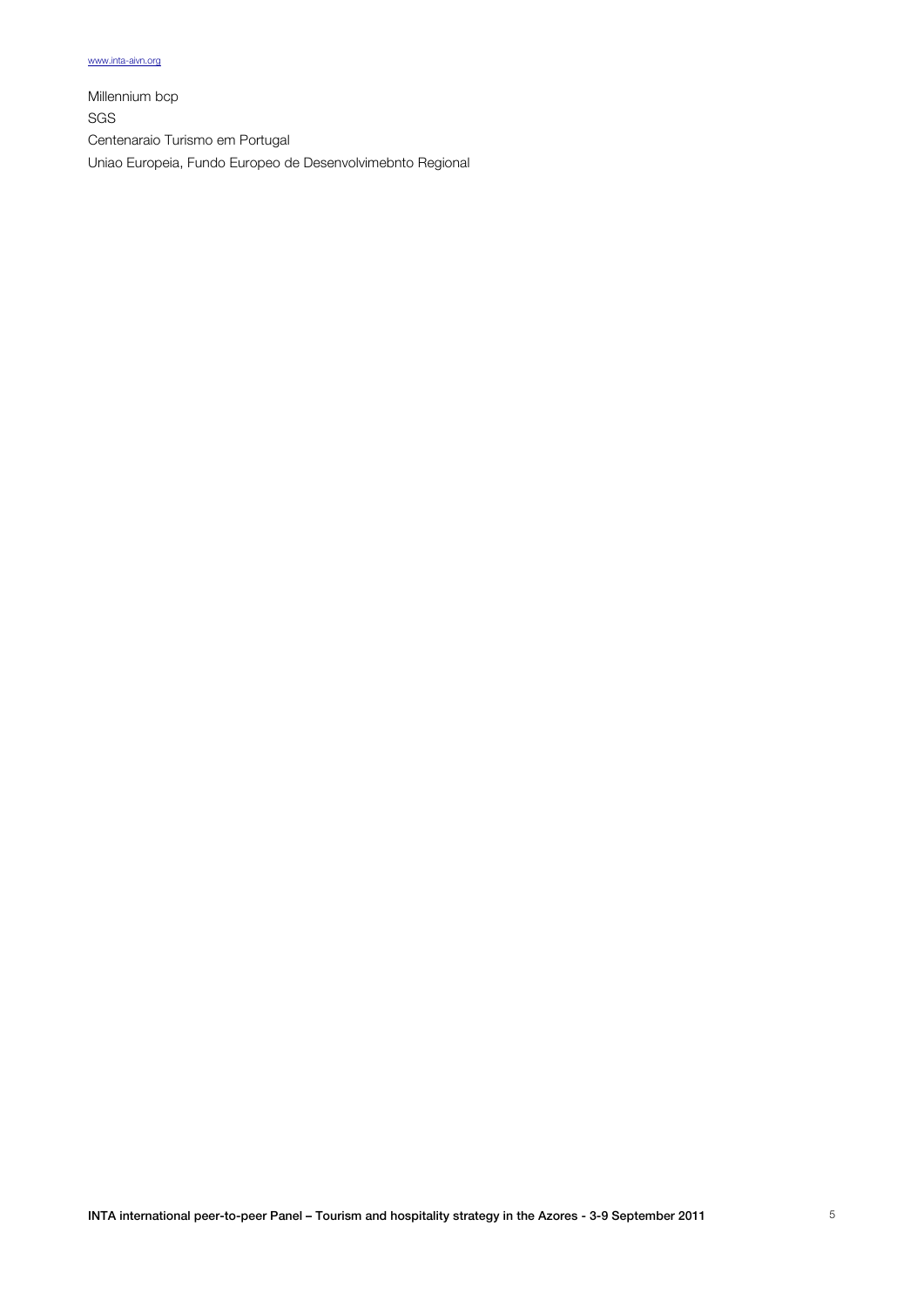## **Azores, a top destination with capacity for improvement**

#### **A top destination**



The Panel acknowledged the touristic potential of the destination, well preserved, with a variety of activity and products that can be promoted. However, even though there are some top facilities in some places and for some segment of the tourism sector, it seems that there is a margin of improvement needed to cope with the evolution of the demand (contraction of the market), and a crucial need of differentiation and identification. Innovation in the processes and services can be made to improve the destination and support the economic development of the archipelago.

#### **Insular tourism: policy goals**

The tourism policy, specialised and focused on insular specificities has to reach some common goals, to attain selfsustaining economic growth by securing targeted increases in the number of tourist visits and the amount spent by each tourist.

Can the island communities absorb and manage the impact of higher number of tourists? In other words, what is the compatibility with the threshold carrying capacity?

It is required to improve and redefine the positioning of the destination on the international tourist market; to increase foreign tourism industry "engagement" at all levels of the industry and to improve and enhance the overall quality of the Azores tourism product around *diversification*, *destinations* and *distinction.*

#### **Tourism in the Azores: a distinctive case**

The Panel, during its discussions with the local stakeholders collected basic data on the tourism sector. The interpretation of these data revealed a contrasted reality.

The industry is recent and fragile, as it began approximately 10 years ago and has gained a relative importance in the regional economy: 6.4% – 6.8% of regional GDP, 4 700 jobs in the hospitality sector i.e. 4% of total employment and 7% of the service sector. The archipelago receives about 400 000 guests per year.

Three main points make the tourism sector especially fragile:

Dependent on external agents: 90% of visitors come through tour operators Unbalanced sources of tourism: 52% came from mainland Portugal High level of rate of occupancy needed to break-even economically: 55%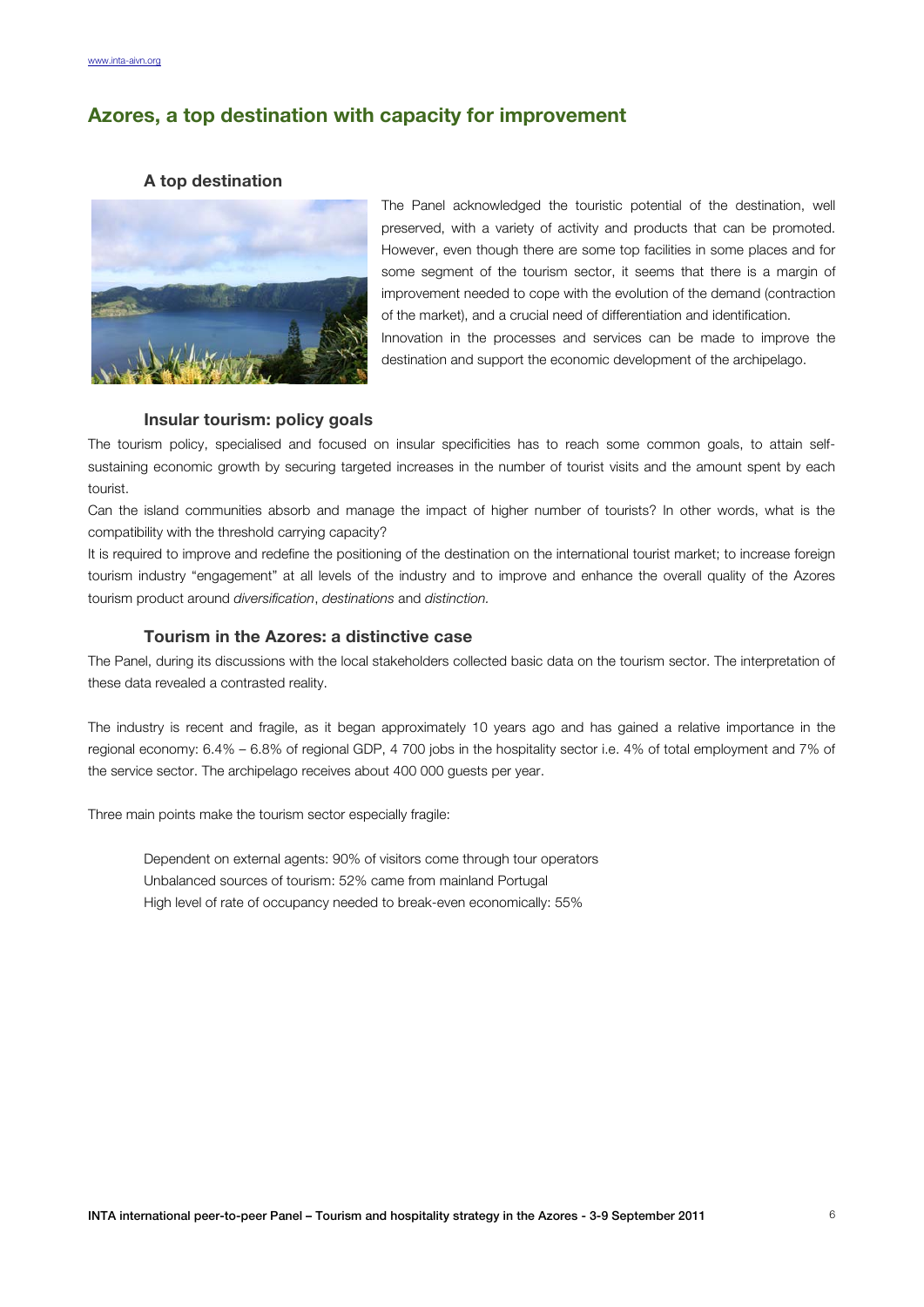|                                       | 2008   | 2009    | 2010   | 2011 |
|---------------------------------------|--------|---------|--------|------|
| <b>INTERNATIONAL ARRIVALS</b>         |        |         |        |      |
| <b>WORLD</b>                          | 2,1    | $-3,9$  | 6,6    | 4,5  |
| <b>EUROPE</b>                         | 0,5    | $-4,9$  | 3,3    | 3,0  |
| <b>AZORES</b>                         | 0,8    | $-7,2$  | 6,1    |      |
| <b>INTERNATIONAL RECEIPTS</b>         |        |         |        |      |
| <b>WORLD</b>                          | 9,6    | $-9,4$  | 8,0    |      |
| <b>EUROPE</b>                         | 8,8    | $-13,0$ | $-1,1$ |      |
| <b>AZORES</b>                         | $-0,6$ | $-10,0$ | $-0,5$ |      |
| <b>INTERNATIONAL RECEIPTS TOURIST</b> |        |         |        |      |
| <b>WORLD</b>                          | 9,6    | $-9,4$  | 8,0    |      |
| <b>EUROPE</b>                         | 8,8    | $-13,0$ | $-1,1$ |      |
| <b>AZORES</b>                         | $-1,3$ | $-3,0$  | $-6,2$ |      |
|                                       |        |         |        |      |
| INTERNATIONAL BED NIGHT IN HOTELS     |        |         |        |      |
| <b>EUROPE</b>                         | $-0,8$ | $-7,3$  | 5,1    |      |
| <b>AZORES</b>                         | $-4,8$ | $-10.9$ | 3,0    |      |

It should be mentioned that bed occupancy recovers in 2010: 34.1 %, 2 points higher compared to 2009. The last year, the length of the average stay decreased despite an increase in the number of tourist arrivals and in the overnight stays; that means that the tourists spent less time in the islands than in the previous years

At first look, all the indicators of the Azores are close to those of Europe in numbers and evolution. It can be said that the Azores suffers the same slow tourism recovery that Europe; however, for 2011 it is foreseen that the trend will probably exceed the rest of Europe (+ 3 % in international arrivals).

Nonetheless, the bleak economic growth outlooks of Europe may affect the tourist in the Azores in 2012. On the longer term, it seems that the recent tourism master plan and the marketing plan will produce the expected results with a 2 to 3% average growth rate of arrival in line with the global forecast by WTO.

#### **Collected impressions**

Meeting the many stakeholders in different islands (Pico, Terceira and San Miguel) allowed the Panel to build a contrasted picture with some contradictions of the hospitality situation in the Azores.

Smaller private hotels are satisfied with the present occupancy and revenue and all of them underlined that they do welcome every year a number of repeaters. Those repeating guests return to these small hotels for the service and ambiance of the place. The small hotels operation is based on enthusiasm, good will and strong desire for success. Despite these positive feelings, the owners, in general, are not very experienced hotel operators (some are new in the trade) and not able to make the best use of the data from their front desk reservation system.

The large hotels from 80 to 200 rooms, with the better ones based in San Miguel, are facing a different situation. A number of visited facilities are not in line with international standard and need improvement in furnishing, service and management.

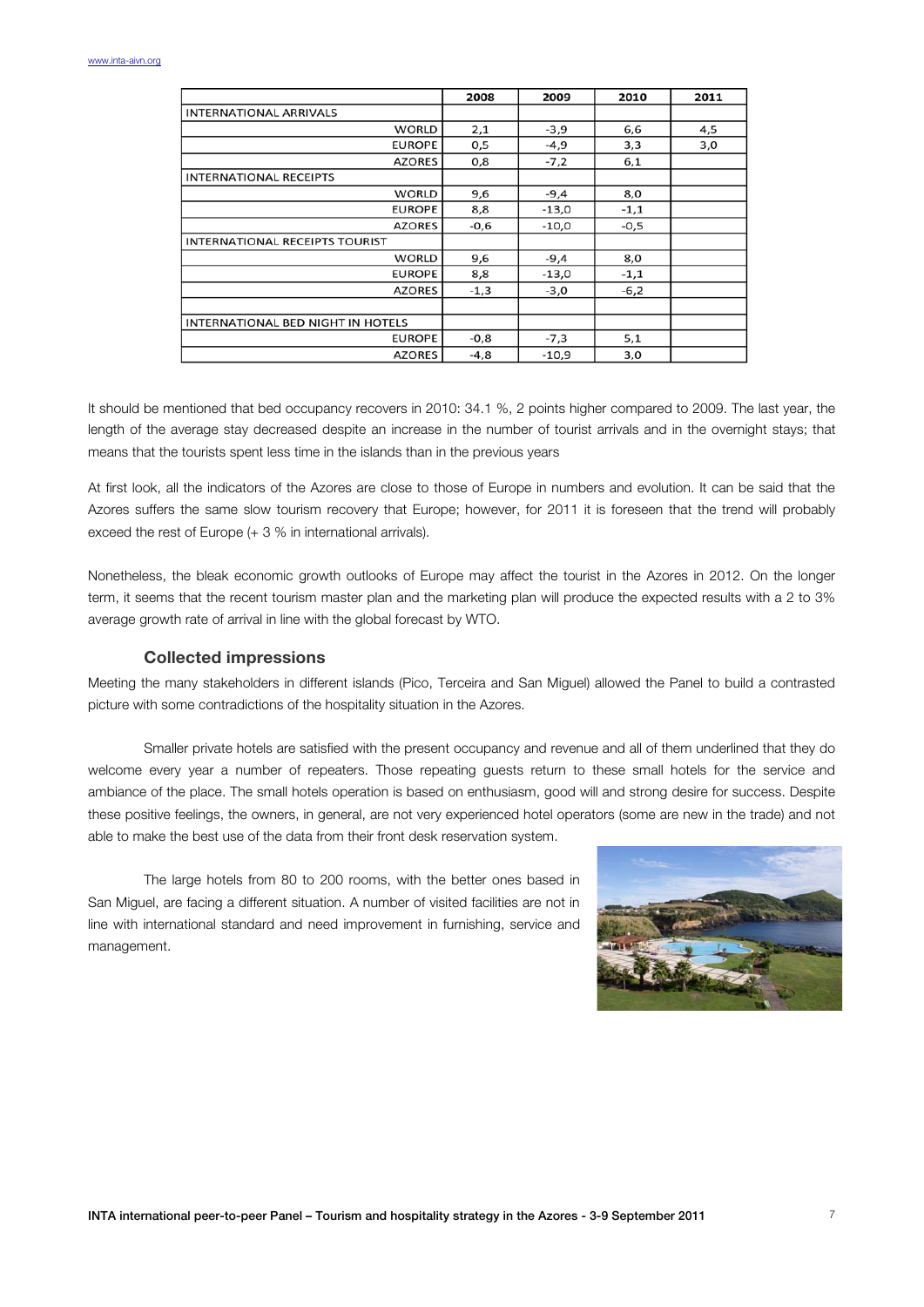## **Trends and changes: an unbalanced market**

#### **Anticipate the coming changes**

Climate change has become a constraint to be taken into account in tourism development, on remote islands in particular. It will strongly impact the economic activities: agriculture, herding in the mountains, forestry, tourism, marine activities, accompanied by an intensification of natural hazards. The energy crisis, marked by the programmed depletion of fossil fuels, invites territories to link tourism development to new sources of energy (wood, water, solar energies). Ultimately, tourism and recreation should anticipate changes in the costs of travel that could upset relations between mainland and islands, between urban and rural areas and mountain.

Changing lifestyles impact the understanding and practice of tourism and leisure: new family pattern, individualized behaviours, increase of consumption, and widespread use of ICT, are factors influencing the strategy. The aging population is becoming more pronounced; it results in increased dependence and limited mobility, leading to requests for special housing needs, and changing nature of tourism and leisure products.

#### **Tourism: an European challenge**

European tourism faces major challenges, which are at the same time opportunities. On the one hand, the industry must adapt to social developments which will influence tourist demand; on the other, it must face up to the constraints imposed by the sector's current structure, its specific characteristics and its economic and social context. European tourism has recently faced a difficult economic situation, aggravated by the eruption of the Eyjafjöll volcano. The economic and financial crisis affecting all economies since 2008 has had a considerable effect on demand for tourism services. Although they have continued to travel, Europeans have adapted their behaviour to circumstances, in particular by preferring less distant destinations and reducing the length of stay or their spending.8 Tourist activity in Europe therefore fell by approximately 5.6% in 2009. This overall figure conceals wide disparities: some regions, especially in eastern or northern Europe, were particularly affected and recorded a net fall of up to 8 % in the number of tourists. The crisis is ongoing, and the prospects for growth in tourist activity are poor. Thus, although WTO estimates foresee a rise in international tourist arrivals from 2010 and later, it appears that recovery will be slower in Europe than in other regions of the world such as Asia.

As it was said previously, the tourism sector in general and especially in the Azores is depending on the global economy and is affected by the bleak of the European economic growth.

On the whole, the outlook for the hospitality and leisure industry is upbeat, with regular growth expected. Growth, however, will not be uniform across the sector: the EU/US economy sector is not growing as fast. Consumers are looking for additional offerings and are migrating to mid- and up-scale brands, as price value becomes more of a factor.

Regions, too, will experience growth differently: there will be a great amount of growth in Asia Pacific, led by China, as well as continued growth in Europe albeit rather slowly.

What is expected is a disparate growth in the sector, with the top-end niche and bottom-end value sectors doing well at the expense of the middle market sector: players in between are under increasing pressure due to the lack of brand differentiation, consistency or innovation. The supply and demand trends continue to provide opportunities for development of new tourism properties and facilities, most notably in the mid- and upscale segment.

However, it has to be stressed that for the archipelago, the crisis may be ahead. Global issues are influencing the market. The EU economic difficulties draw the attention to the urgency for the tourism sector to reduce costs and to increase productivity, i.e. innovate, to remain both competitive and attractive.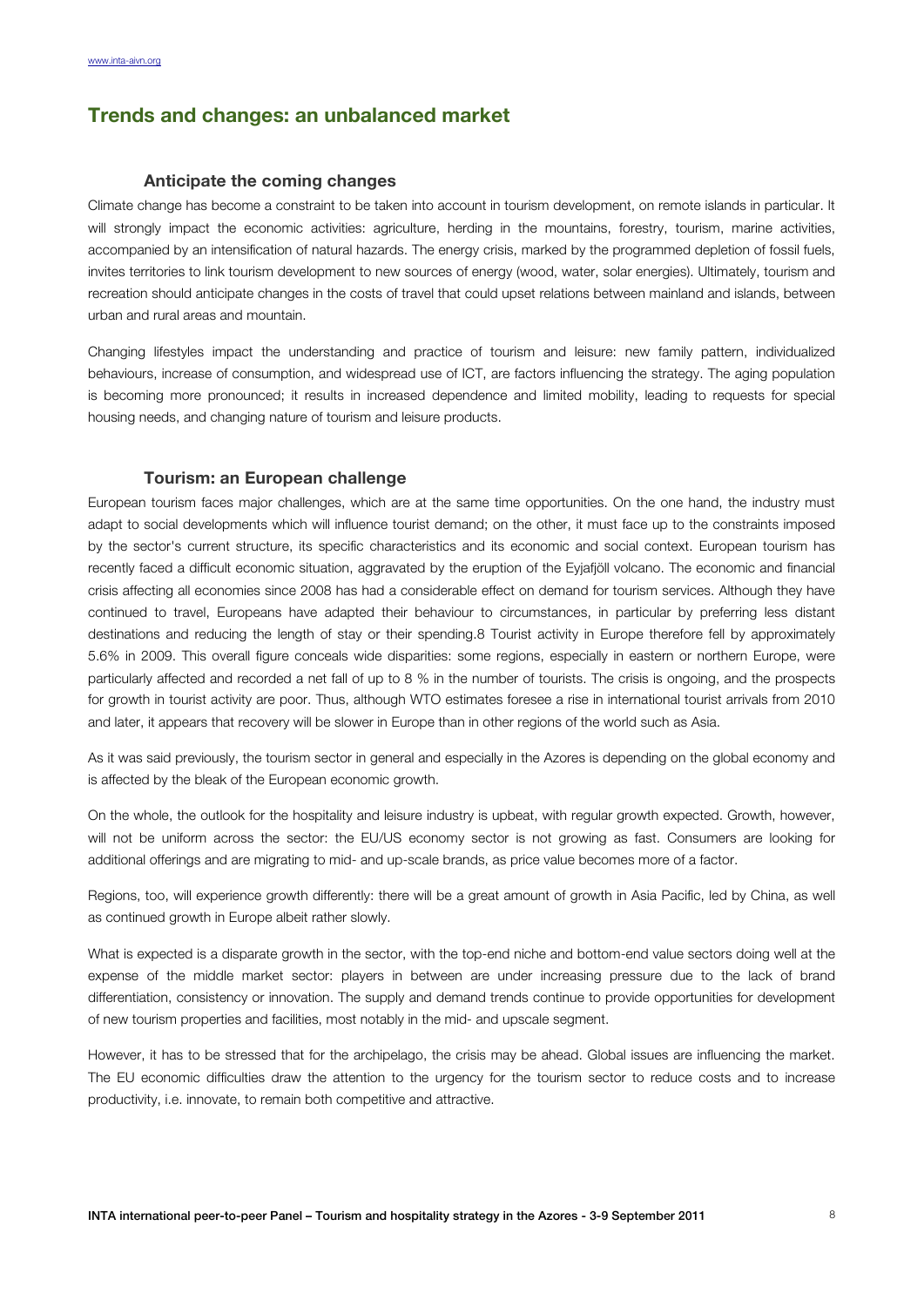Regional issues are impacting the economic model of the tourism sector in the Azores:

Changes of economic model – privatisation of Portuguese transport system Uncertainty in the decision-making of the visitors (very late reservation) Plan now the end-of-crisis scenario

The expected economic recovery makes necessary to reposition the tourism strategy, to promote targeted investment, and more visible and readable communication.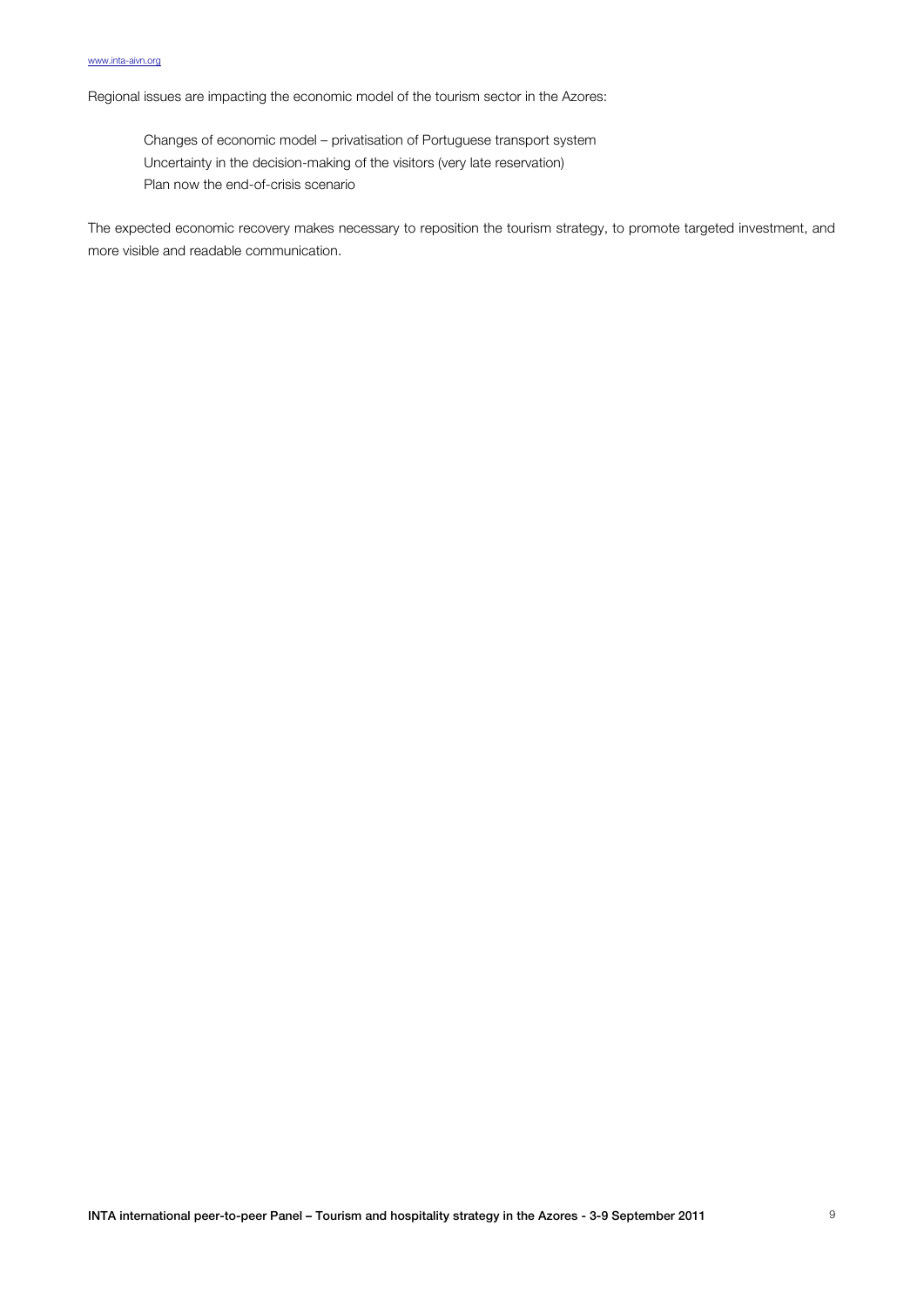## **Revisiting the tourism strategy of the islands: make people come**

It has been acknowledged that already exists a framework for action, the Tourism Spatial Planning of the Autonomous Region of the Azores, which is a detailed normative document that can only be changed by an act of the Regional Parliament. It seems a too rigid and inflexible instrument that deserves a better-elaborated vision to be shared by all stakeholders.

Its main aim is to support the development of tourism structures. The master plan basically focuses on two main aspects: the carrying capacity of the archipelago and on prioritizing few tourism products. The Plan seems far too complex and detailed to provide proper guidelines for development of the sector. Branding and marketing policies are not considered in sufficient depth.

Tourism is as an innovative industrial sector. Today, it seems to be based more on a real estate than an economic logic. Developing a culture of tourism and services – *service is not servitude,* emphasizing the importance of vocational training with international inputs could help to built a structured and profitable tourism industry based on *diversification*, *destinations*  and *distinction*.

#### **Heritage and urban tourism**

In the archipelago and in small towns and villages, activities and heritage supports of the tourist attraction are numerous and



varied. They include the traditional places of heritage tours, monuments, but also the character of villages and hamlets, the remarkable elements of the religious and civil architecture. This heritage dimension might be, when it is operated, a major motivation for choosing a tourist destination but is no longer the only source of attractiveness. It is now more widely the cultural offer that is mobilized in all its components: museums, exhibitions, live performances, events, works of art in public spaces, "cultural wasteland", remarkable sites...

This heritage cultural and urban tourism is an important lever for the development and enhancement of urban and rural areas because it also requires working on all components (access, routes, traffic, public spaces, accommodation, additional services) and invited many actors to work together.

*Angra do Heroismo, Terceira Island*

#### **The development of business and seminar tourism**

The business tourism requires specific infrastructures, most of them already existing in the Azores, especially in San Miguel:

- proximity of major transport infrastructure (airport, ports);

- accommodation facilities and complexes suitable for this type of tourism (golf, spa, meeting places);
- accommodation caring for the target audience, including a qualitative improvement of hotel facilities;

- a level of equipment and accommodation matching the classification of the premises;

- links with urban and "excellence" functions such as University, Research and Technology, combined with cultural, sporting, economic events...;

- in rural territories, and to prevail on the competition, an image of tourism based on the quality of the natural environment coupled with other features able to attract the interest of business people: seminar facilities, spas and wellness centre, highend hotels de *charme*.

#### **Innovation in term of products**

The tourism strategy should reinforce the value chain between the tourism attractions, stakeholders and final markets to guarantee the competitiveness and sustainability of the destination.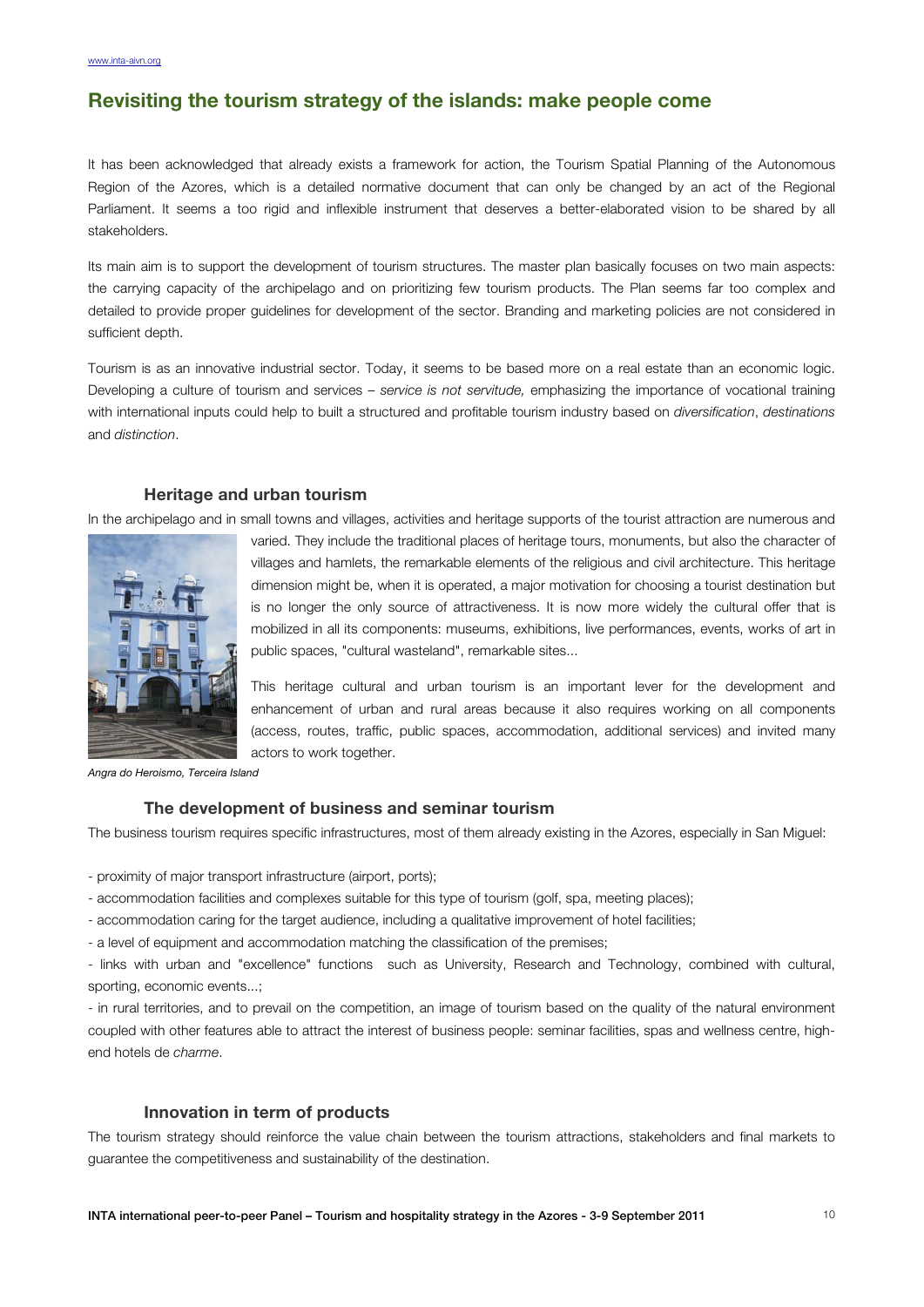A wide number of tourism attractions and products (tea plantation, cultural routes, health and wellness resorts and spa, gastronomy, nautical activities, etc.) have been identified in the destination that requires an inter-dependent development to overcome their isolation, complementarities and relatively homogenous profile of tourism products.

The tendency of the new products is to base their value on the services they offer and in the visitor's experience: *feel nature rather than see nature*

According to Portuguese and European market studies:

- 76% of the inquired people say that it is important to have in Azores, health and wellness resorts

- 72% nautical tourism

Another segment could be Senior Tourism when the proportion of people over 60 years old is expected to rise from 22% to 35% between 2011 and 2050.

Studies carried out by the Observatory (OTA) identified new products such as the Pilgrims' Road and Health and Wellness opportunities. The 250km Pilgrim's Road, which promotes nature and built heritage, is an innovative and sustainable product which has the advantage of bringing many stakeholders together:

- The land use planning department of the Government
- The Pilgrims' Association
- NGOs concerned with environmental and cultural protection
- The municipalities

It is estimated that to develop and implement this product would cost in the region of €150,000 to €200,000.

#### **Increased accessibility: providing the means to come**

#### **Air and sea accessibility**

In terms of tourism, the objective any air transport policy is to connect Azores with European and North American markets. SATA, the regional airline company, is providing connection from all the Azorean islands to mainland Portugal and from Ponta Delgada to USA, Canada and several European destinations.

#### Air transport access to Azores could be improved in two ways:

First: Connecting Ponta Delgada to one of the majors' international European hubs such as Frankfurt, partly because of the exisitng links between SATA and TAP with Star Alliance. Alternatively, that could be Madrid (One World Alliance) or Amsterdam (Sky Team Alliance).

Second: Upgrading and modernising SATA long-range network replacing the old and very costly Airbus A310 by new aircraft with less fuel consumption.

The air transport policy must care as well for local population in all the islands and for the needs of the business and tourism sectors in terms as well of capacity and fare to support competitiveness

#### **Other forms of accessibility in the islands**

The individual car provides a significant share of transport in the islands, a phenomenon reinforced by the growth of "dispersed" leisure and the widespread trend of shorter tourist stays. The consequences are negative: exposure to road and traffic congestion in urbanised areas, consumption of valuable space by cars, degradation of the either aesthetic or spatial environment. Continuing this logic, the effects of the regular growth of this system of access to tourist and leisure areas could affect the tourist economy itself. Transport has become one of the limiting factors of island tourism development. In this context, it would be useful to encourage progressive change and mobilization of local actors to promote new tourist and leisure mobility - on-demand car or bus service, car sharing, electric cars, electric bicycles for hire, electrical rickshaw, etc. A "car-free tourism" may be tomorrow a strong incentive and a distinctive factor in tourists' choice.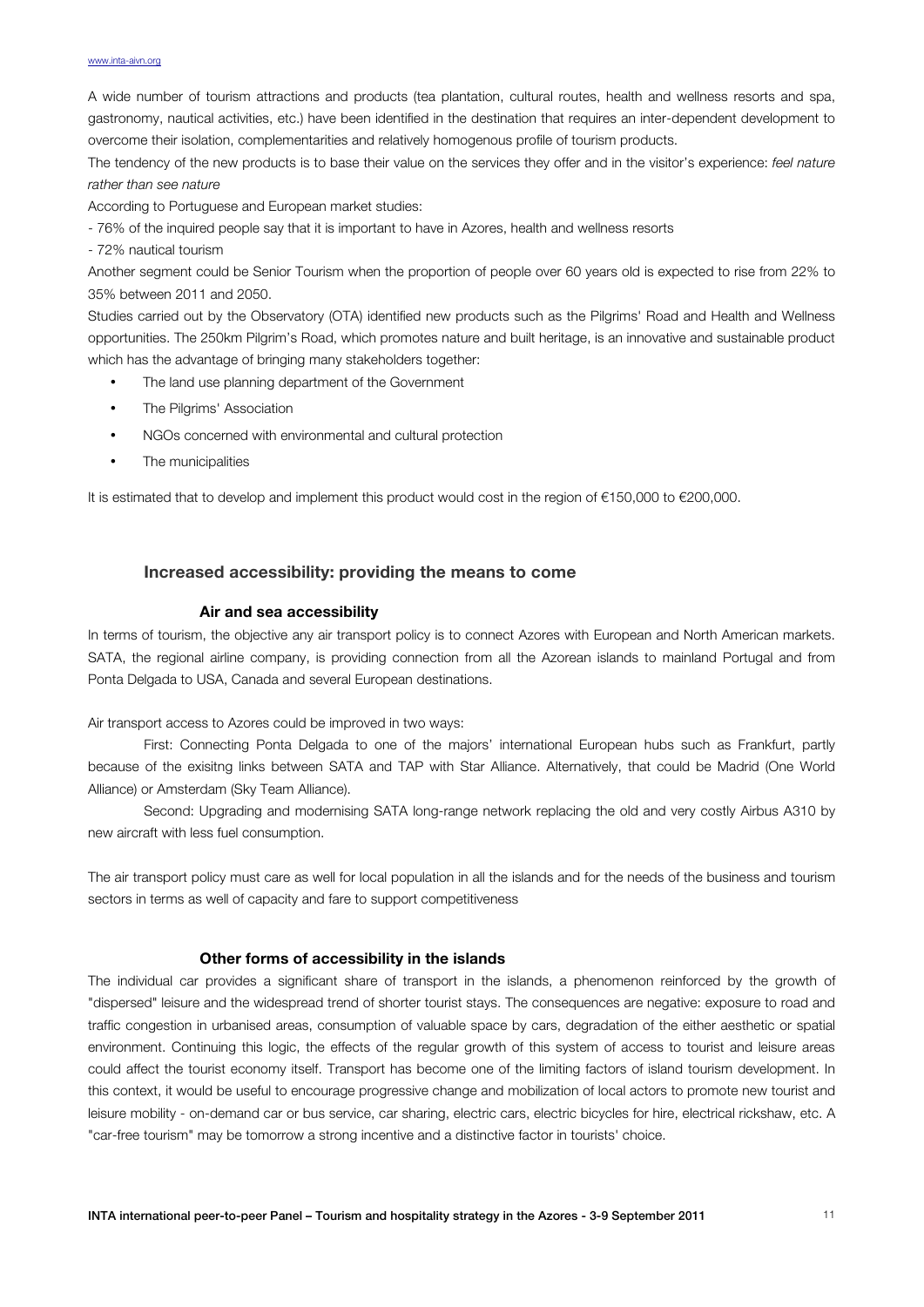## **Urban development as leverage for tourism**

New tourism dynamics can take advantage of the modernisation of the infrastructure in the archipelago: airports, ports, marinas, freeways, ICT, education, R&D, etc.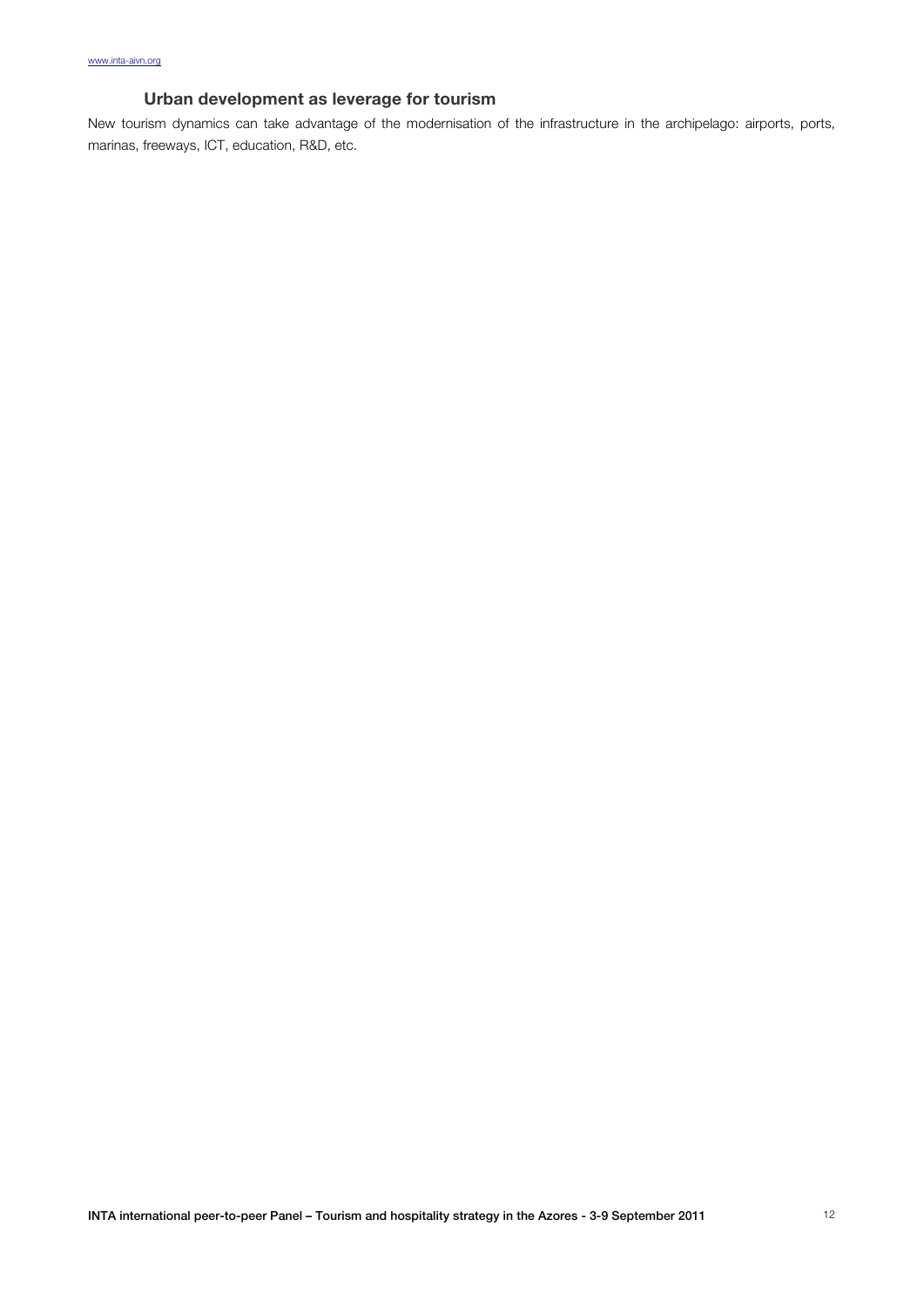## **Governance of tourism development and attractiveness: engaging the stakeholders**

It mainly depends on the determination of elected representatives to make tourism an important sector. The population and the economic sector have to embrace the development of the tourism sector to achieve this objective. Stakeholders have to be informed and engaged themselves in supporting the Tourism Master Plan. The tourist services (i.e. the hotels) in the islands need a coordination mechanism so that all stakeholders work to improve the tourist sector in the archipelago, without individual logics, typical of the islands context and micro-enterprises.

Regarding the marketing dimension, promotion and branding, the Strategic Marketing Plan of 2008 gives some input. Consumer insight, innovation and marketing – or rather its underdeveloped state in the hospitality and leisure industry – is clearly an issue. There are needs to have a higher understanding of the power of consumer data and how to use it – and a more systematic approach to brand development.

#### **Promotion and distribution**

Special attention should be given to the Internet and social media and networks:

- Presence on search engines
- Price comparison

Marketing "Online": sponsored links ("Pay Per Click"); E-mail Marketing; Social Networks; Blogosphere; etc.

Continuous monitoring of the effectiveness / cost of different channels of promotion and distribution.

#### **Marketing dimension**

Defining a marketing program, oriented to medium and high segments of demand mainly in Europe, America, Japan and China should be the priority.

The gap in the sector seems to be a lack of strategic thinking about consumer expectations and behaviours. The sector could do a better job segmenting the market and a better job at marketing in a consistent manner. The islands need more integration between themselves, in order to offer at the tourists a composite product. The islands need a more innovative promotion to reach the tourists that are already visiting the islands i.e. a tourist must have the possibility to know everywhere the resources of the other islands, in order to visit them or to come back in another time.

#### **Brand building**

Azores has to sell its brand as a whole territory, the "Atlantic archipelago", and then sell some specific products, which are the different islands.

Hotels need to develop their own brands, with distinctive character, but in line with the global Azores brand. It is indeed not easy to find the drivers for brand building in the hotel industry. It helps to have loyalty programmes, points, cards, but the real success in brand building is to have a very powerful local market. Experience shows that sometimes location can go against the brand, as people will choose a particular hotel because it is in the right place irrespective of the brand. But Azores needs defining clearly its own branding, and also positioning the brand in the international markets.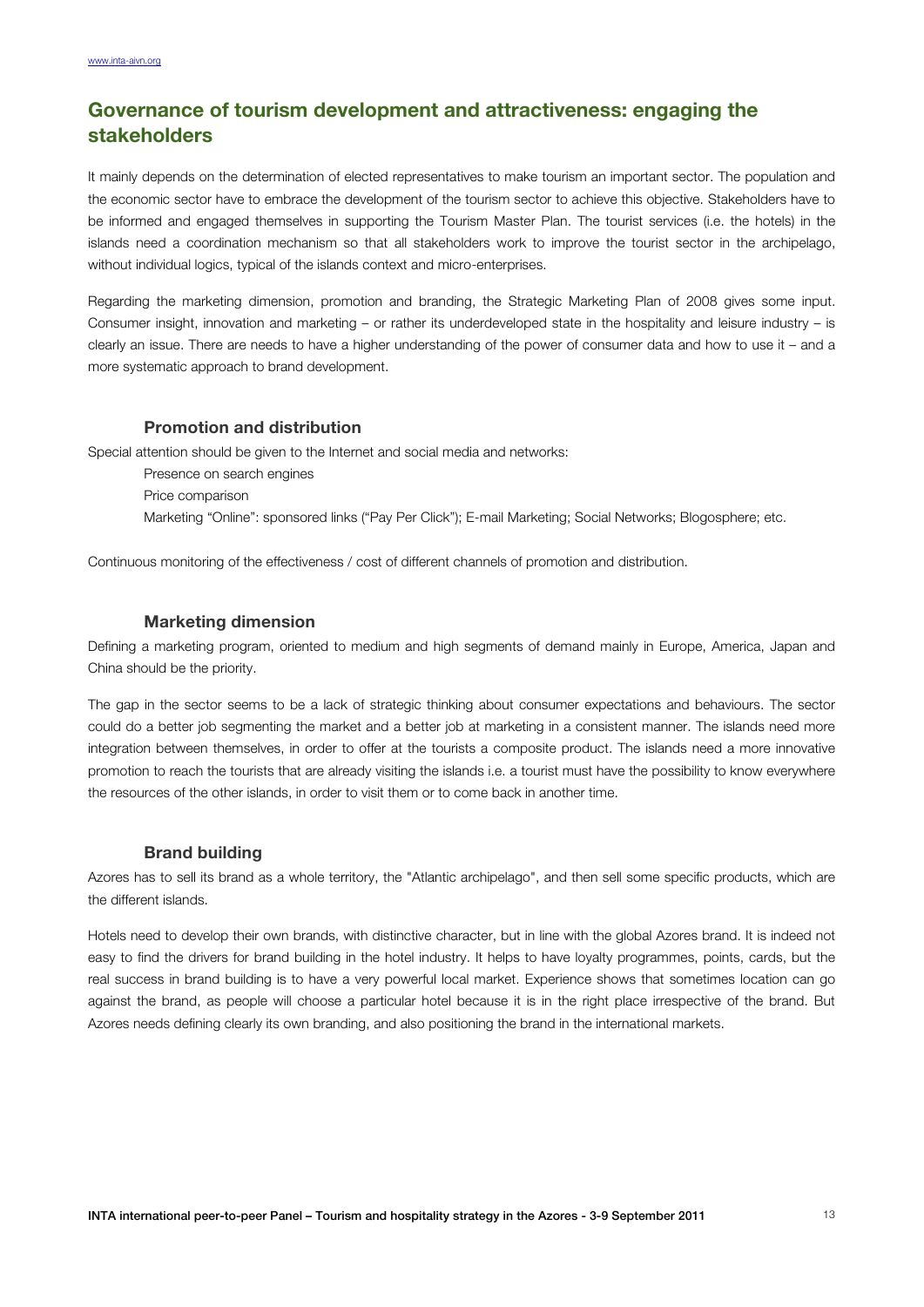## **Innovation and sustainability in the hospitality sector: the capacity to host**

#### **Sustainability in the hospitality sector**

An effective way to make operational the concept of sustainable development in the corporate world is to apply what John Elkington called the "triple bottom line": Economic Prosperity, Social Equity and Environmental Protection (*profit, people, planet*). This strategy maintains its first focus on an operation's profitability, but it also includes people and environment.



Technology can help:

- •to decrease resource consumption per unit of delivered services/goods
- •in generating environmental impacts and dealing with them
- •In disseminating relevant information and knowledge
- •In facilitating the communication between stakeholders
- •in processing vast amounts of information and managing complex systems
- •in enhancing in multiple ways the quality of the travel experience.

Innovation in the tourism sector can take multiple aspects:

- •The food industry is mainly developing towards *safe and healthy food*, while also the *convenience consumer* is within the food industry. Convenience is also the main topic for the recreation and tourism sector.
- •The construction sector is evolving towards *smart buildings* enabled by advances in technology, while the public and the government are promoting *sustainable building and construction*.
- •The *information society, network economy and new business models* are evolving from communication and related sectors.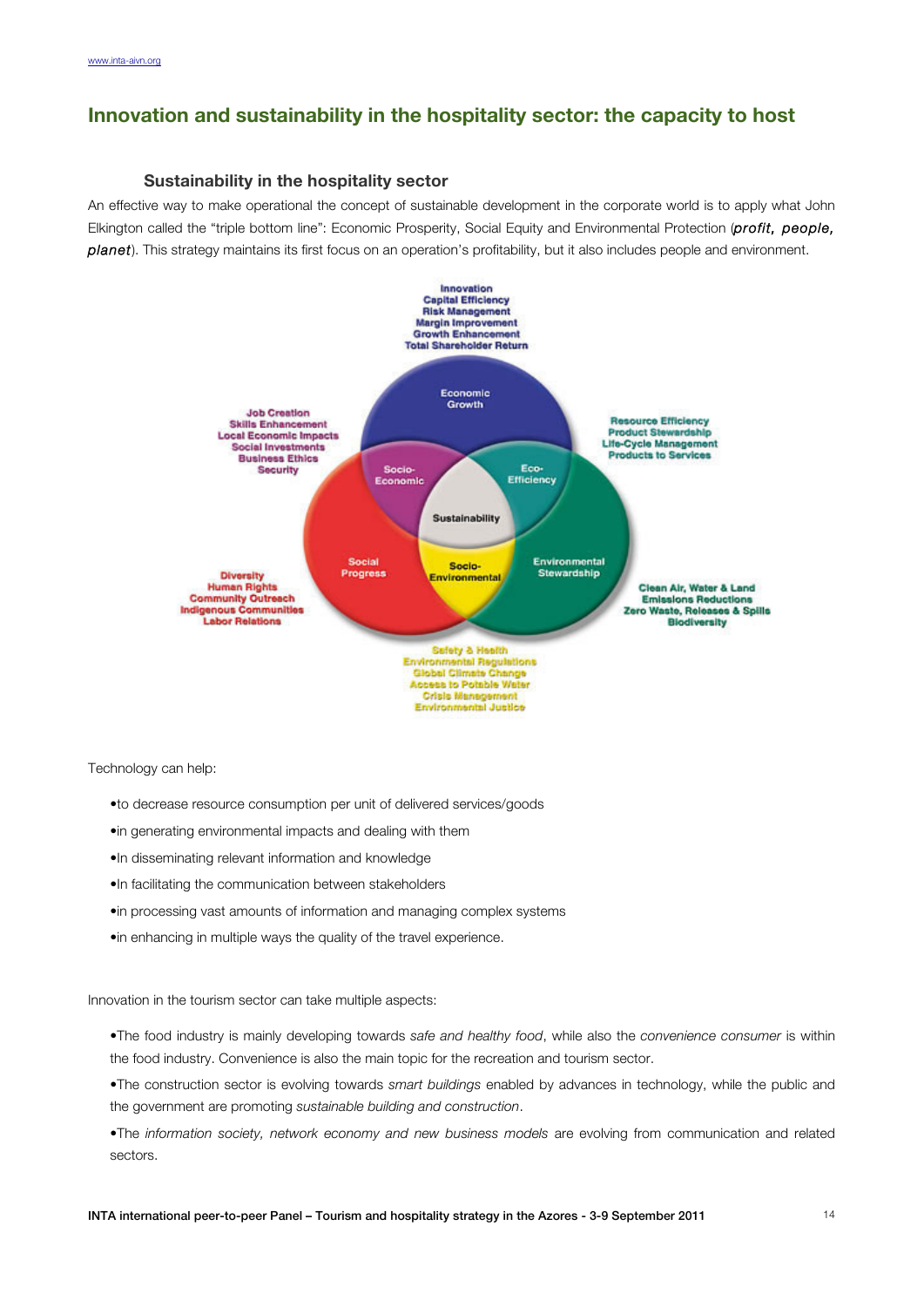•Innovation waves like sustainable energy, smart consumer electronics, sustainable regions and efficient and effective health care also have cross-relationship with the developments within the hospitality sector.



Innovation could be effective both for the front and back office operations:



#### **Innovation at the front office**

Dutch Board for the Hotel and Catering Industry, TNO 2006

Accommodation: renewal is expected in the field of customer safety and security, and increasing comfort, which in the future will be increasingly automated.

Nutrition shows a wider diversification for the client across the hospitality sector. Depending on the formula, image and target group a hospitality undertaker can go for more convenience, healthiness, local and/or ecological food. The customer can also expect more smart packaging to increase or communicate the food quality, food safety or convenience.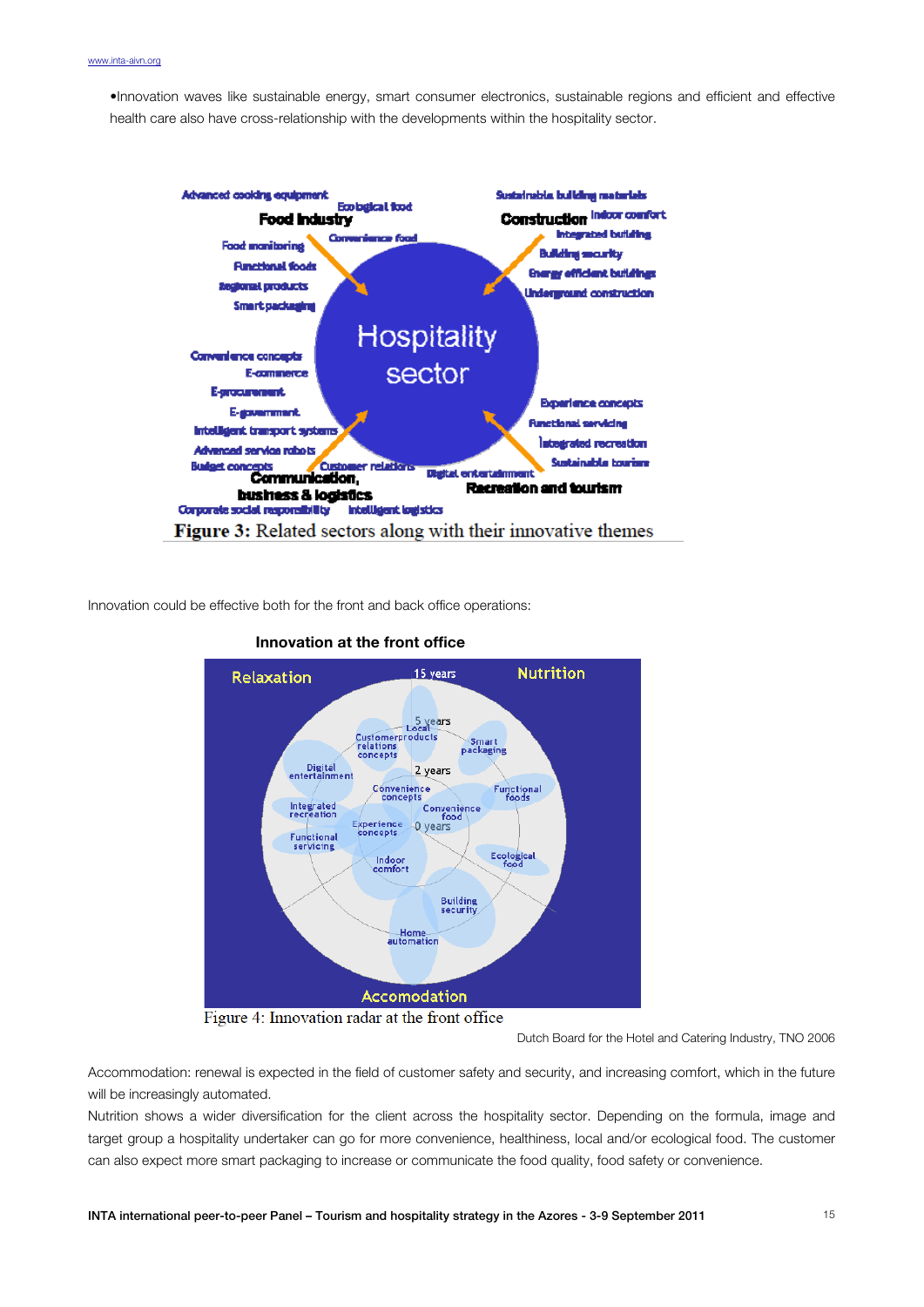Relaxation within the hospitality sector develops towards a wide variety of experiences, going to more extremes, designed to a specific function and/or integrating several forms of recreation into one concept. Additionally, the convenience in the customers' leisure time is also increasing with several concepts and customer relations are developing into a new era with ICT. Finally, digital entertainment will be more widely available within the hospitality sector.



#### **Innovation at the back office**

**Figure 5:** Innovation radar at the back office

Dutch Board for the Hotel and Catering Industry, TNO 2006

Within the premises, the hospitality sector develops more safety and security for the employees. While costs of energy and employees are cut by energy efficiency, home automation and advanced service robots.

Daily business processes will be enhanced in a wide variety of internal activities. Renewal in food preparation is concentrating on speeding up the delivery time and assuring high quality with convenience food, advanced cooking equipment, food monitoring and smart packaging. Marketing, education, logistics and administrative work are increasingly supported by ICT or, to be more concrete, by e-commerce, e-procurement, intelligent logistics, e-government and elearning.

Business concepts will be more oriented on experience and/or on the short-term budget. Their surroundings and sustainability issues also increasingly affect formulas.

#### **Hotels commitment to innovation and sustainable development**

A hotel is a great forum to raise the awareness of the public to issues of Sustainable Development because of the continuous flow of customers. Hotel industry is also well positioned to demonstrate sustainable development within the travel and tourism business. As a major player, the hotel industry can reach many families and individuals through a good communication plan. Travel and tourism represents one of the most important sources of economic activity in the world and its parts are very much intertwined; therefore a single hotel has many industry stakeholders it can influence as well as in its dealings with suppliers. See at Annex1 the sustainable hotel development strategy of the Willard Intercontinental Group in the USA.

How does eco-labelling relate to the hotel industry? The hotel industry doesn't make or grow anything, the lodging industry is a major consumer of resources and products. Consumption includes land, construction materials (carpet, paint and wood), fixtures and furnishings, cleaning supplies, food, and equipment (air conditioners, computers, elevators, furnaces). Then there is the daily consumption of water and power. Hotels are active 24 hours a day, seven days a week, year in and year out, using water and power throughout the day for general operations, cleaning, and guest use. With this massive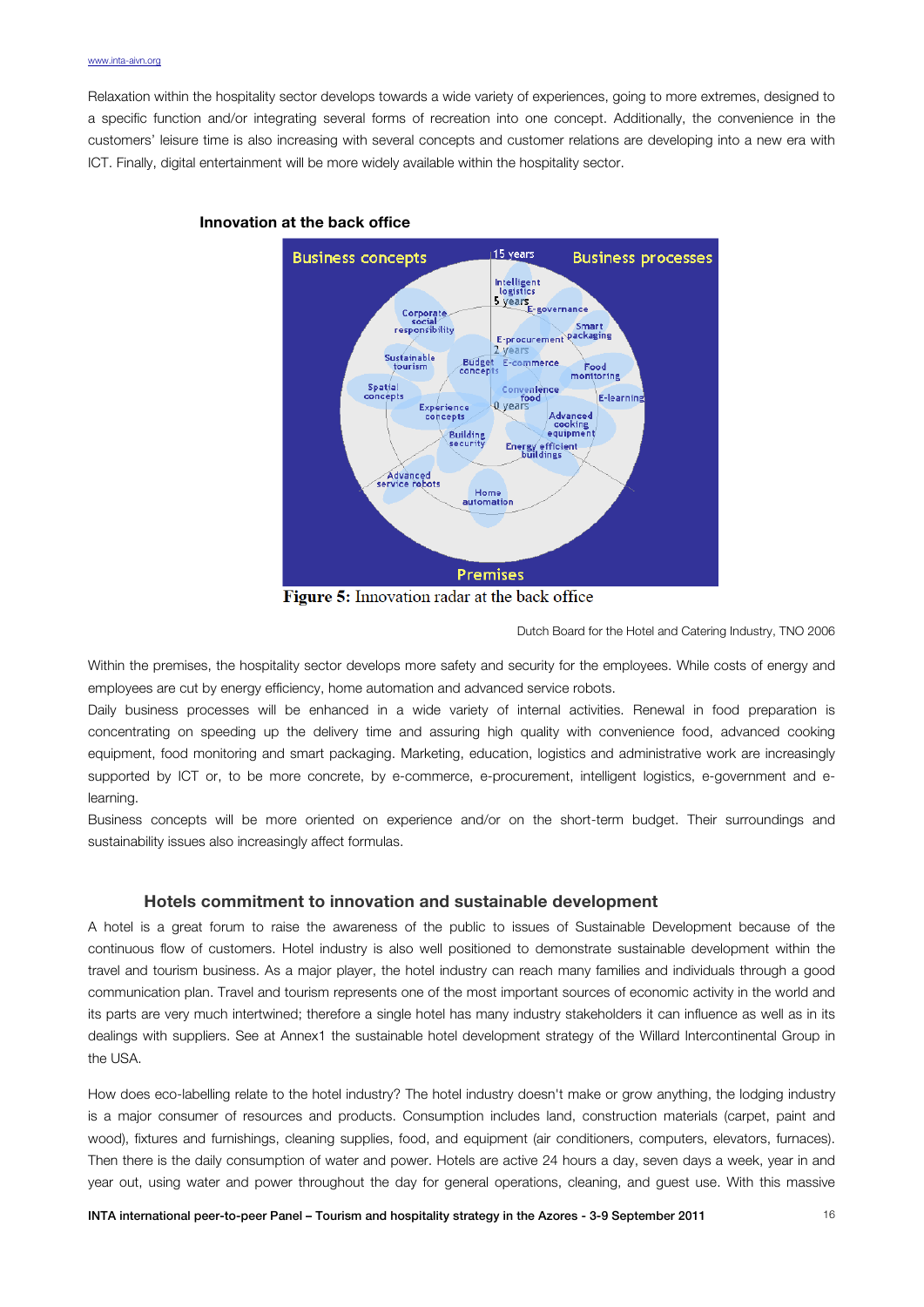ongoing use of products and resources there is a need for environmental action to preserve the environment and conserve resources for future generations. Environmental action needs to be with purchased products and daily operations. The ideal is the products brought into the hotel operation will have been produced with environmental care, both at the source and for the guests' health. And the resources consumed daily like water, power, newspapers, and cleaning supplies, are minimized to reduce the strain on the environment. Just as consumers want to buy products according to their environmental sensitivities, they also want to buy their hotel "product" and experience according to their preferences and needs; they want to choose hotels that have an environmental awareness.

#### **Location is an asset**

Tourism is unthinkable without the spatial dimension. It is above all the commoditisation and marketing of attractions. These are the raw materials of tourism. It is with this raw material that the market creates destinations. The visitor chooses the destination that seems to offer the greatest utility. He is willing to pay for destination goods. His willingness to pay increases with the uniqueness of the destination. In most cases these are public goods or common resources such as protected landscapes, or land reserved for agricultural use. Destinations have a life cycle like any other product, and it is not always possible to extend this life cycle by simply rejuvenating the products and services. In such situations, the solution is to invest in new economic activities.

It is the local attractions that give the products of the destination their distinct flavour. They also limit the product innovation possibilities, as these innovations cannot be produced without the incorporation of destination goods. A tourism country with a variety of attractions can reposition itself on the market. Spain's tourism industry for example is trying to make better use of the nation's cultural resources, in an effort to diversify a tourism portfolio that has relied too heavily on seaside attractions. The fate of destinations depends on a great many independent variables. These include the location and potential of source markets as well as the accessibility as expressed in transport and time-related costs. These variables cannot be influenced either by the private or the public sector. Moreover they determine the nature of product innovations to a great extent. The challenge for the local entrepreneur is therefore to create additional customer value with new products.

Each island of the Azores should provide the means to:

- look for an upgrade of all types of accommodation in a context of increasing demands (new customer demands, professionalization of the sector, access to sites and buildings, upgrading of facilities);

- fill the gaps identified in certain segments of the tourist accommodation, taking into account the potential demand and the specificity of each tourist destination.

Planning the appropriate facilities to match top quality destination with top quality accommodation like:

5 stars resort to care for the high-end market,

Well-located golf courses,

Restructuring the excess capacity.

#### **Managing the accommodation capacity**

If carrying capacity is exceeded in Ponta Delgada, some of the major hotel structures that are not achieving adequate ROI or even running at a loss could be converted for other uses such are living accommodation for single people, university residences, retirement apartments, etc…

The maintenance of a diffused accommodation capacity in several islands (Pico and small islands) is essential to the discovery and the attendance of the archipelago. Accommodation related to private project sponsors (cottages, guest houses, lodges and accommodation) should be encouraged in regional and local planning documents.

Preserve the forms of collective accommodation is also required, and the tourism stakeholders must be mobilized to preserve the traditional hotel and hospitality, which should be improved qualitatively and environmentally taking into account recent international standards. The location of the hotel projects must also be given special attention in order not to encourage a hospitality area (commercial, business), unless it responds mainly to the need of the function of the area. The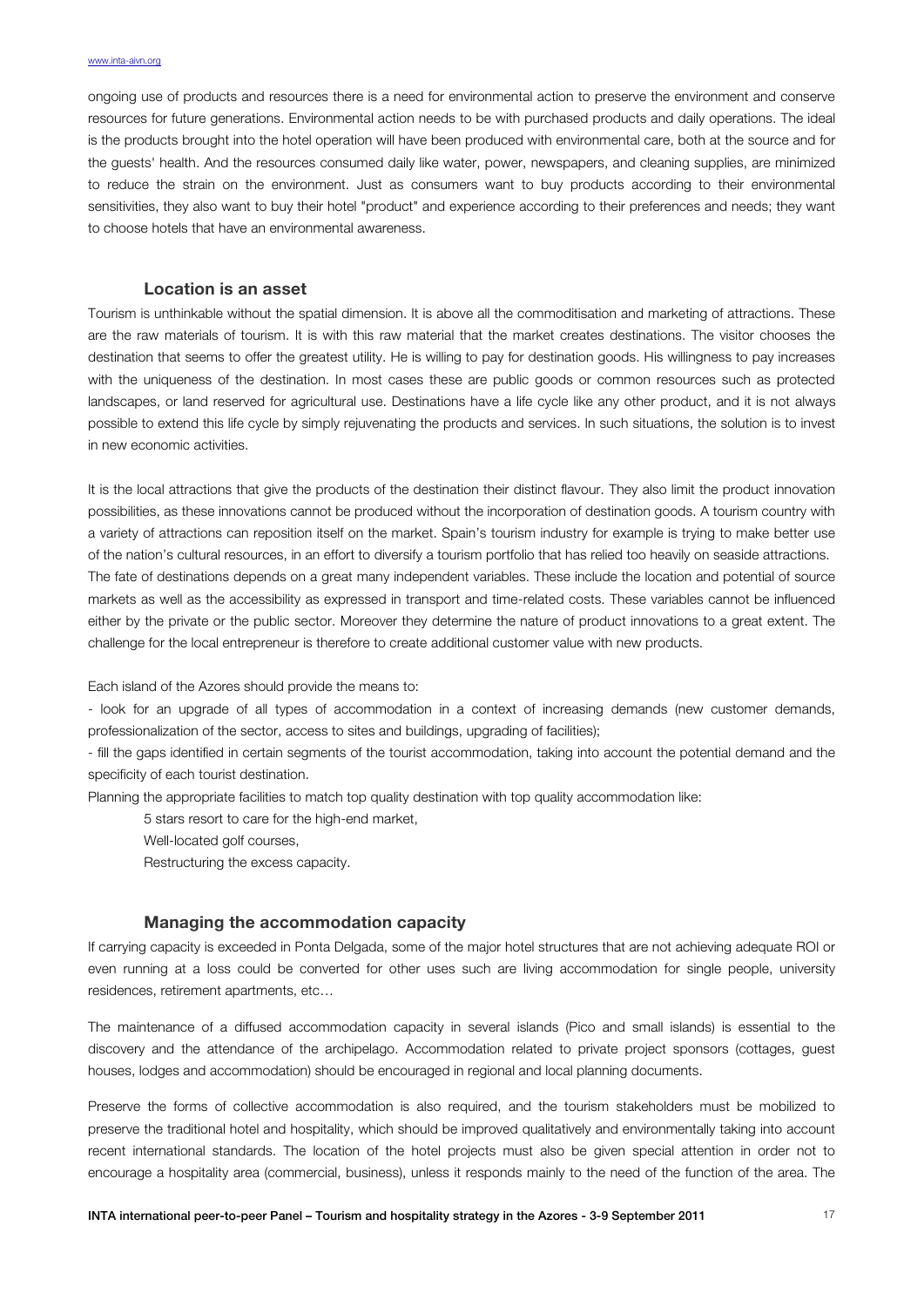installation of a 5\* standard hotel could help to strengthen the image of the Azores destination, including international. Attention should focus on new projects of tourist residences, even though they necessarily will affect the performance of existing residences like the hotels. They are therefore to be considered with caution: only niche products (homes connected to an health function and physical rehabilitation) would address a new need.

The support of hosting outdoor (camping) and other free accommodation is also necessary while preventing the uncontrolled proliferation of campsites classified or not, thus paying attention to the relevance and the distinctive character of the projects: pristine natural areas for camping, camping at the farm, with fewer empty serviced slots and more rented accommodation of the new generation - light leisure residential unit, mobile homes, bungalows, lodges, furnished tent, etc.

For all of these accommodations, the impacts of development must be controlled: water supply and sanitation, promotion of renewable energy, research slight and reversible settlement patterns with little impact on the environment, respect for proximity to nature and landscape integration.

#### **New products in hotels and resorts**

Innovation in tourism is no longer a question of a giant leap forward. Innovation is more often constituted of a series of small steps that lead to incremental growth. Innovation is a feedback process. One innovation inevitably leads to another one. Innovations improve products and reduce the cost of processes. The innovation process has thus become an investment process. Large companies set aside a significant part of their total budget for research and development. In this regard, investments in innovation are not that different from investments in installations or equipment.

The innovation process does not function in a satisfactory manner in the destination-oriented small-business tourism industry. The main drawback is a lack of staff and funding. Tourism SMEs are above all concerned with the day-to-day needs of regular customers. They are not in a position to set aside funds for research and development. Moreover, in this field there are no patents that would compensate for the cost of innovation by providing monopoly profits.

Parallel to quality programs to meet customer expectations (information, service quality, staff training), hospitality conditions pass through the quality of accommodation. To facilitate the implementation of tourism strategies of the territories, it seems necessary to play the card of the diversification of the tourist accommodation, creating accommodation suitable for all seasons, to meet the diverse clientele and to encourage varied stays.

A list of measures to be undertaken in the hospitality sector could be:

- Customized products according to the localization and characteristics of the hotel and/or resort
- Leverage of resources and products associated with the destination
- Health and wellness products resulting from the integration of existing resources to sell cosmetic, pharmaceutical, and merchandising products
- Definition of anchor products for the hotel and resort
- Eco-efficiency and use of green energy
- Use of best practices
- Strong belief in knowledge and training
- Continuous monitoring
- Restoration of various types (diet, vegetarian, regional Portuguese, Asian, etc.)
- Business centre for MICE segments
- SPA with health, wellness, and fitness centres
- Leisure, sport and entertainment: spaces and equipment for activities outdoor and indoor
- Green spaces
- Animation
- Use of qualified local supply
- Offer tailored programs considering different demand segments and different seasons.

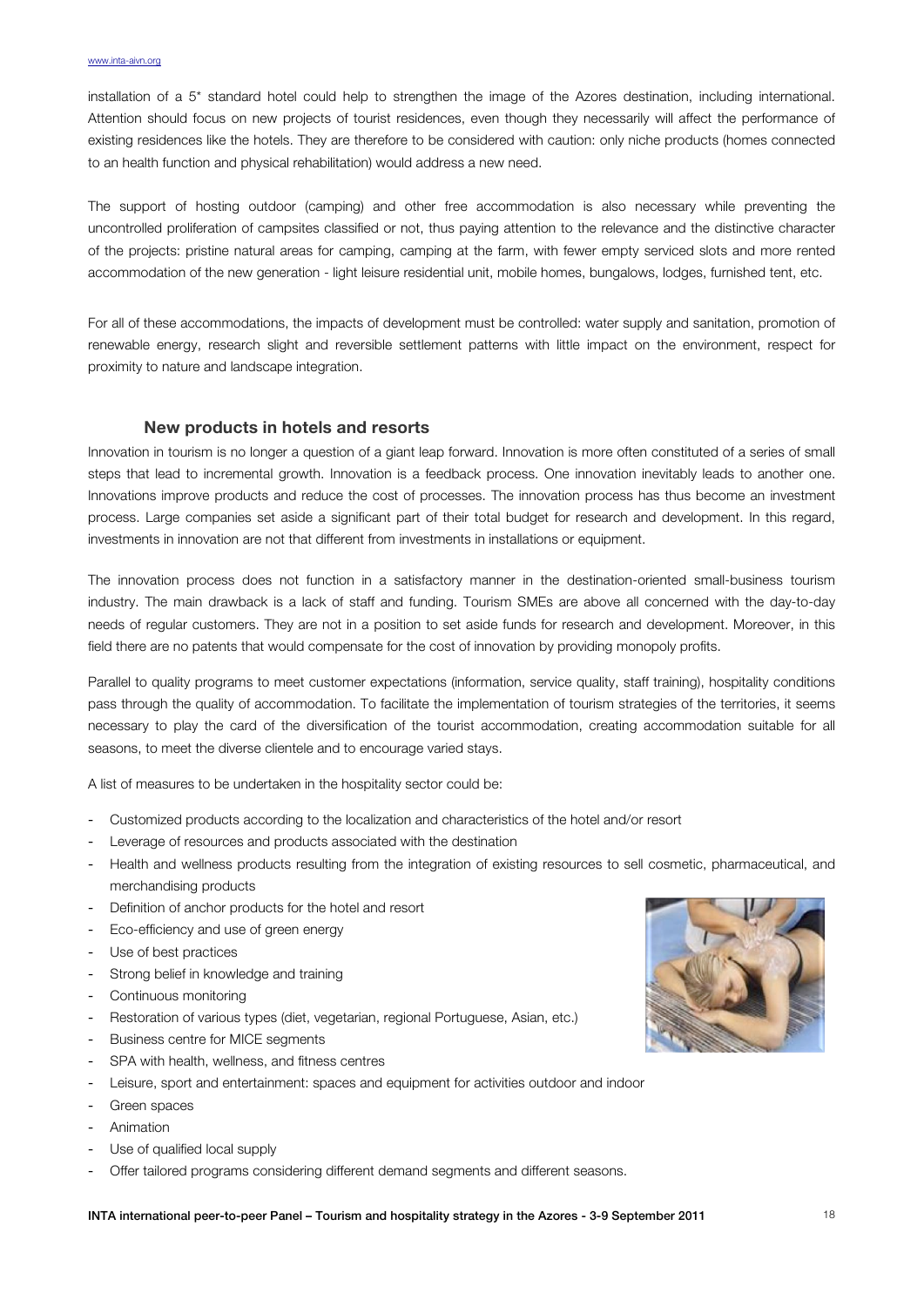#### **Human resources and quality**

Many hotel and restaurant managers and owners do not have formal training in their profession and therefore have antiquated attitudes to the standards and new methods needed in today's hospitality sector. Although, students receive high quality training and education at the hotel school, this is often wasted because they are not able to put it in practice in the workplace. It would be appropriate for the managers and owners to attend training courses on modern hospitality during the low season to reach the standards already attained by the students that they employ.

Therefore, it would be needed to implement an appropriate human resources management, particularly in terms of recruitment, competencies, training and wages and to improve the quality certification of the hotel and resort according to ISO 9001 and 14001. However, "the Portuguese labour law seems not adapted to the seasonal hospitality industry, and hotels might consider during the high season a part of the staff from outsourcing companies to minimize costs during low season".

Staff training should become a high priority with standards so that staff can be hold accountable for their performance. The authorities might enlarge the categorisations of the hotels less on square meter of the hotel rooms and more on the offered quality, facilities and amenities.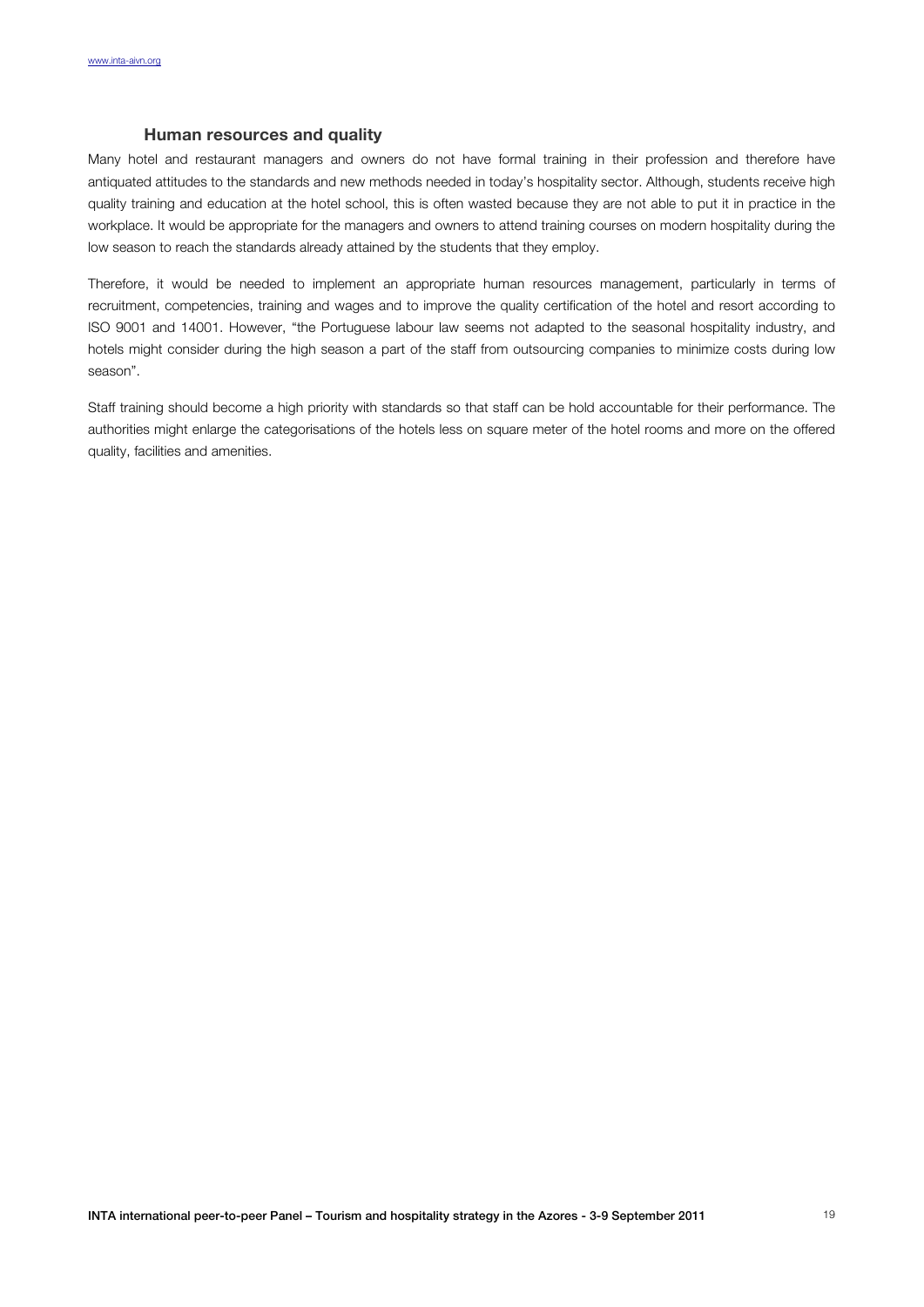## **Final Remarks**

#### **Delivery vehicle**

There seems to be a lack of regular communication between the public sector and the private sector, especially on important issues that affect the tourism sector. There is a need for a structure and a system to allow the sector to respond in a coherent manner to public sector requirements and private sector needs so that it can flourish.

The Observatory of Tourism of the Azores – OTA - is in an ideal position to provide a platform and forum to bring the stakeholders together to debate issues of common interest and to reach consensus on the way forward. This crucial role would provide the bridge between the sectors.

Talking about delivery vehicle implies also raising the issue of the training in the tourism sector (see above). Indeed, one of the main objectives is to improve the management and welcome processes. Internal staff training can be done to complete the initial course to enhance the human resources management. Politics training as well as sensitization to the tourism sector, and good practices are also part of the development of the tourism as a leverage for economic development. The creation of the Observatory of Tourism of the Azores has brought new dimensions and revealed the importance of the tourism sector and the effort has to go on.

#### **Conclusions**

At a time when local growth slows in the Azores and when unemployment starts to increase significantly within a business model where it is in the construction industry that most jobs were created, it is important to find new sources of growth in the short and medium terms. Tourism provides appropriate responses to economic needs and as such must be retained as a Strategic Development Policy by all local actors. That means focusing on the development of local resources and capture of external resources for a self sustainable economic return including direct and indirect jobs creation, with a variety of skill levels required as a response to the situation of local employment.

The Azorean themselves must be convinced that tourism is a credible development sector in the archipelago. Tourism development is also a vector of pride by putting forward the local cultures outside of the archipelago and a vector of internationalisation by boosting air supply and increased trade. Tourism development is a vital need to get the growth the Azores need to reduce unemployment and to give the local society the development tools to continue to include the archipelago in the world system.

The responsibility of all stakeholders is therefore engaged towards the present and future generations. As with all complex and multi-player projects the key is to take action. The main issue is to have a strong leadership (the Region, the OTA) to steer the work of operational platforms (supply / demand) pulling together all those concerned alongside a practical action plan whose progress and results are reviewed regularly.

More information about the Panel and the Summer Course, all the presentations and pictures at www.inta-aivn.org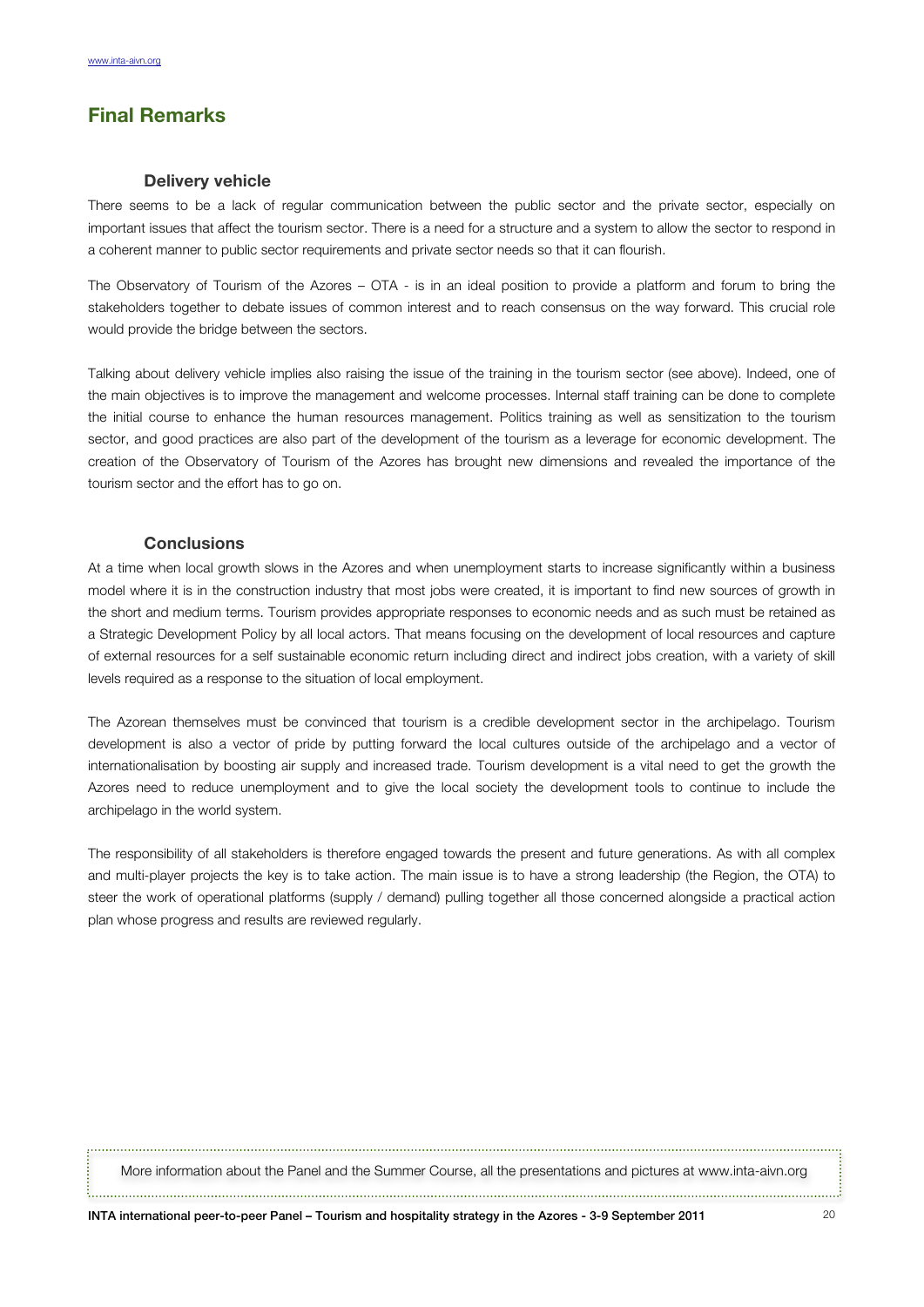## **Annex**

## **Willard InterContinental development strategy**

|                                                                                     | Objective                                                                | Strategy                                                                                                                                                                                                                                                     | <b>Tactics</b>                                                                                                                                                                                                                                                                                                       |
|-------------------------------------------------------------------------------------|--------------------------------------------------------------------------|--------------------------------------------------------------------------------------------------------------------------------------------------------------------------------------------------------------------------------------------------------------|----------------------------------------------------------------------------------------------------------------------------------------------------------------------------------------------------------------------------------------------------------------------------------------------------------------------|
| Economic viability                                                                  | Create superior value to<br>our shareholders and<br>our guests           | · Increase revenues by<br>accessing the growing market<br>for sustainable travel<br>accommodations<br>. Reduce operational costs by<br>deploying a disciplined<br>approach to optimizing<br>resource consumption and<br>use<br>. Review all buying practices | . Enhance the Willard's image and reputation as<br>a premier hotel offering sustainable<br>accommodations and services<br>. Develop database and communication with<br>clients<br>. Engage Avendra and all buying partners in SD<br>strategy                                                                         |
| Governance<br>(ownership and<br>management company)                                 | Ensure 100-percent<br>confidence in hotel's<br>business conduct          | · Guarantee transparency and<br>ethical responsibility in<br>management practices                                                                                                                                                                            | · Apply Sarbanes Oxley law principles<br>· Establish highest scores in IHG's CSA process<br>(self assessment of management practices)                                                                                                                                                                                |
| Social responsibility<br>(community and suppliers'<br>committee)                    | Take a leadership role in<br>improving our local and<br>global community | · Determine areas for focus<br>and marry areas of need to a<br>realistic application of our<br>capabilities and strengths                                                                                                                                    | · Engage employees in community service<br>actions<br>· Incorporate supplier involvement<br>· Engage community leaders<br>. Establish a signature event to raise funds and<br>awareness for a specific causel                                                                                                        |
| Social responsibility<br>(customers and employees<br>committee)                     | Create an inspiring<br>experience for our<br>guests and our staff        | · Develop employee well<br>being<br>· Entice guests to embrace SD<br>principles                                                                                                                                                                              | · Ensure competitiveness in employee<br>compensation and benefits<br>· Encourage a work-life balance<br>· Encourage diversity and inclusion<br>. Provide a safe environment for employees and<br>guests<br>. Communicate regularly with clients<br>. Add an SD information channel to the in-<br>house TV system     |
| Environmental impact<br>(consumption, waste,<br>energy, GHG emissions<br>committee) | Improve our impact on<br>the local and global<br>environment             | · Drive improvement by<br>minimizing waste, maximizing<br>efficiency, and purchasing<br>goods which do not endanger<br>the world's natural resources                                                                                                         | · Obtain ISO 14001 certification<br>· Implement "signature" environmental<br>initiatives which have high relative impact and<br>high brand value<br>· Develop a more sustainable F&B offering<br>· Apply ISO 22000 principles in F&B<br>. Publish a "conservation tips" document to<br>offer to guests and employees |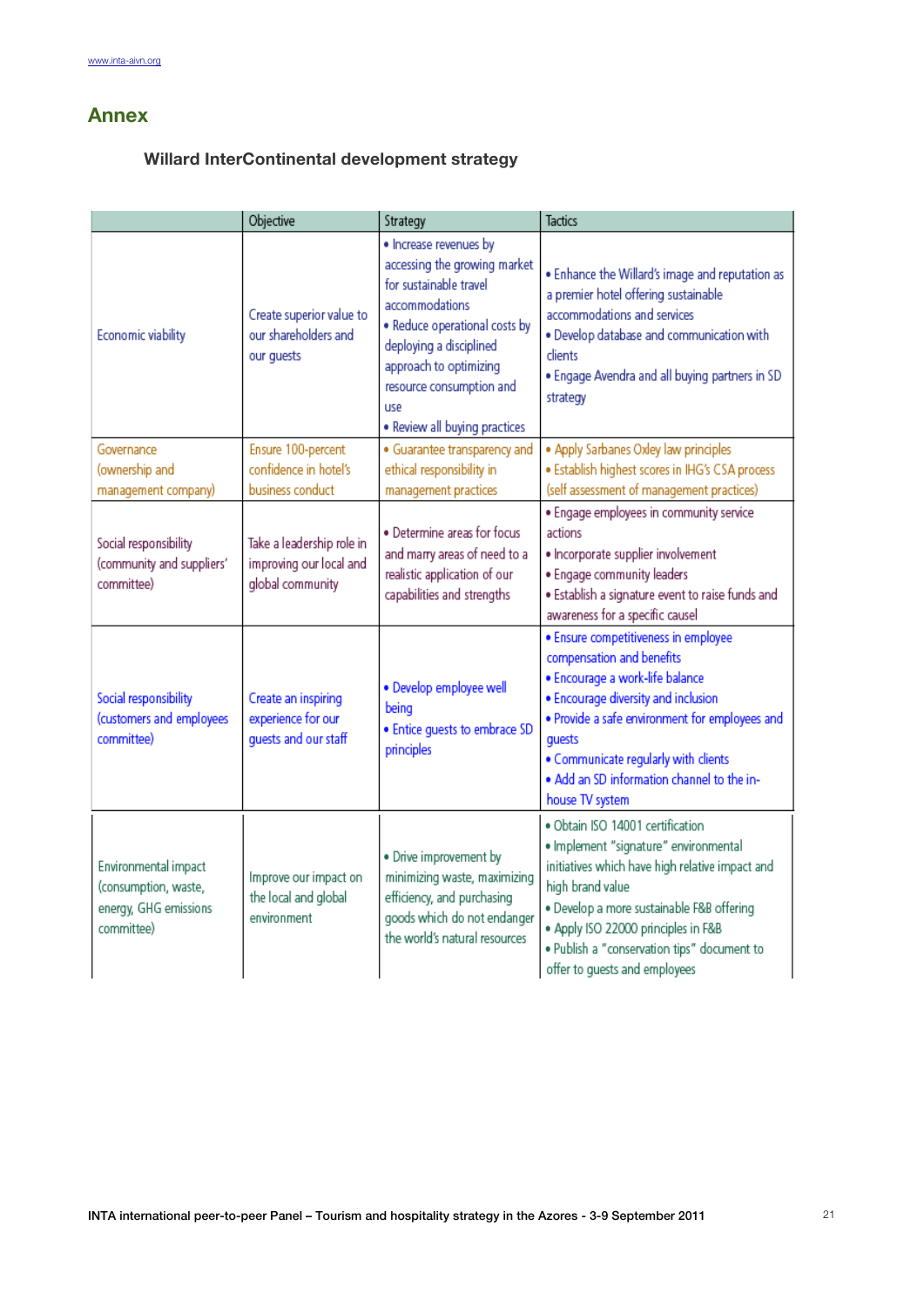|         | Objective                                                                                   | Strategy                                                                                                                                                                                                       | <b>Tactics</b>                                                                                                                                                                                                                                                                                                                                                                                                                                                                                                               |
|---------|---------------------------------------------------------------------------------------------|----------------------------------------------------------------------------------------------------------------------------------------------------------------------------------------------------------------|------------------------------------------------------------------------------------------------------------------------------------------------------------------------------------------------------------------------------------------------------------------------------------------------------------------------------------------------------------------------------------------------------------------------------------------------------------------------------------------------------------------------------|
| General | Embed a permanent SD<br>culture into strategic<br>and day-to-day decisions<br>and behavior. | • Engage the workforce<br>broadly by frequently<br>communicating SD messages,<br>developing programs and<br>procedures, assigning<br>responsibilities, and<br>encouraging ownership of<br>further improvements | . Introduce SD strategy during recruitment<br>process<br>. Provide appropriate training to all staff<br>. Incorporate SD into policies, practices, and<br><b>SOPs</b><br>. Integrate expectations into HR programs<br>. Department heads to support participation in<br>committees by two staff members<br>. Conduct gap analyses between current and<br>desired practice in key areas and assign<br>responsibilities to specific individuals<br>. Communicate frequently with staff on issues,<br>successes, and challenges |
|         | Receive external<br>recognition of the<br>Willard's SD efforts and<br>achievements          | · Seek opportunities to raise<br>the profile of the Willard's<br>sustainability efforts                                                                                                                        | . Apply to IH&RA environmental award<br>. Obtain a social responsibility award (Business<br>Ethics magazine award)<br>. Be active in industry activities which support<br>sustainability<br>. Maintain involvement in organizations that<br>support the Willard's sustainability ambitions<br>(e.g., CSR, DC SBNOW)<br>· Develop simple, understandable<br>communications for various audiences, including<br>customer relationship management, media,<br>government, and corporate leaders                                  |

### **Panelists**

Vitor Ambrosio, Portugal

Lionel Bécherel, UK

Dirk Bliek, The Netherlands

Philippe Jean-Pierre, Reunion Island, France

Christine Lor, France

Bruno Marqués, Martinique Island, France

Ana Moniz, Azores

Manuela Sarmento, Portugal

Giovanna Sclafani, Italy

Damià Serrano, Spain

Michel Sudarskis, France

François Vellas, France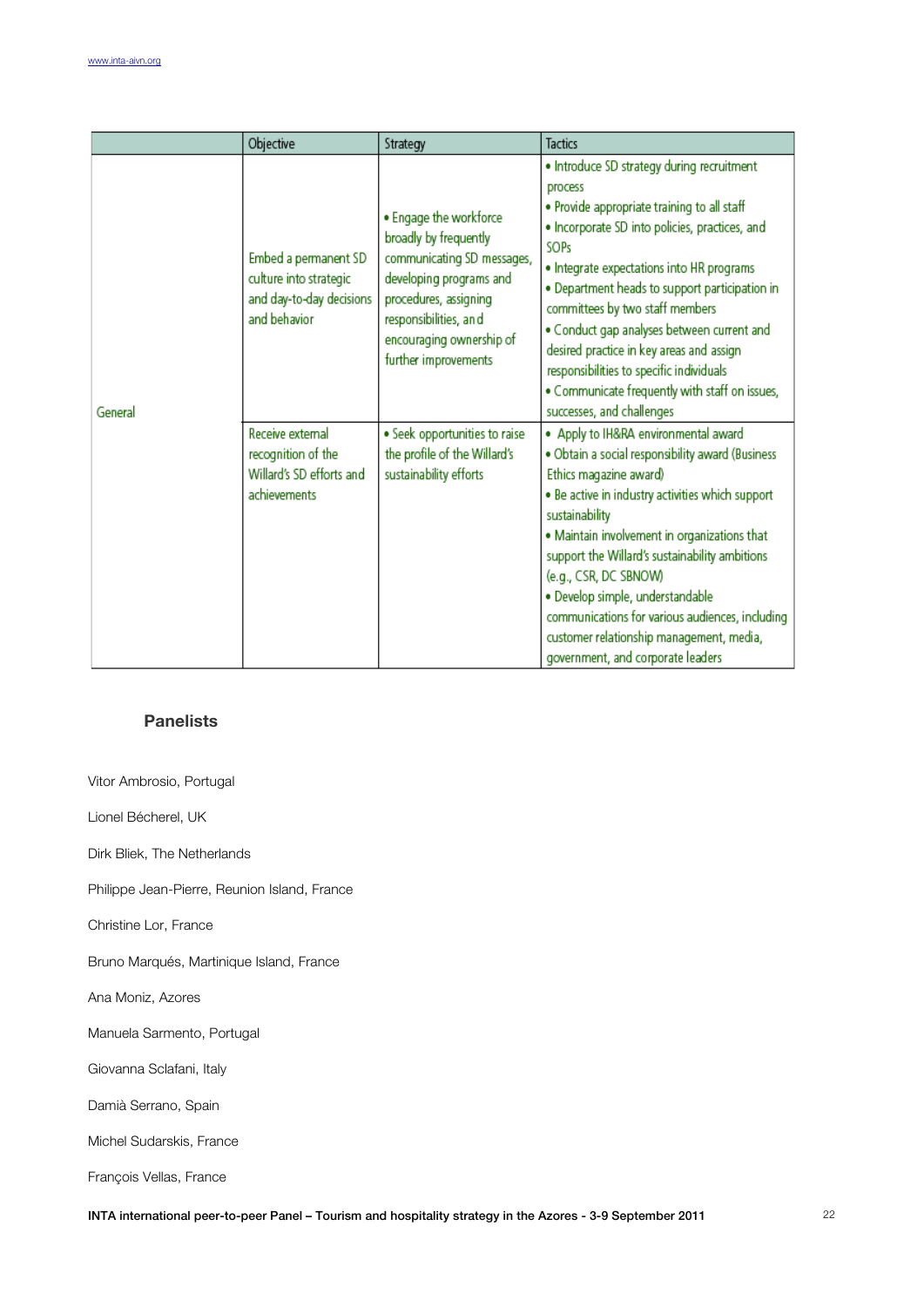#### **Interviews**

Carlos Armando, Town Councilor of Praia da Vitória Municipality Verónica Bettencourt, Tourism Delegate in Terceira João Cogumbreiro, Representative of the Association of Hotel Directors of Portugal in the Azores Rui Cordeiro, Representative of the Bensaude Group Marco Costa, Vice Mayor of Madalena Gualter Couto, Chairman of APIA - Invest in Azores Agency Catarina Cymbron, APAVT Miguel Cymbron, Regional Director of Tourism Alda de Sousa, Representative of the Airline TAP in Azores Luís Duarte, President of the Portuguese Hotel and Restaurant Association in the Azores José Eduardo, Regional Tourism Association Claudia Faias, representative of Hotel Ponta Delgada Alexandra Ferro, Representative of Hotel Lince Luís Filipe Silva, Mayor of São Roque do Pico Horácio Franco, President of the Skall Club of S. Miguel Francisco Gil, Representative Tourism Association of the Azores Francisco Gomes Menezes, Architect Andreia Jacob, Aviation Marketing, ANAM Aeroportos da Madeira Cecília Jorge, Administration Member of ACIP Arnaldo Machado, Regional Director for the Support of Investment and Competiveness António Menezes, President of SATA – Regional Airline of the Azores Marcia Paim, Division Manager, Hotel do Caracol in Terceira Island Humberto Pavão, Representative of Portugal Hotels Association in the Azores and Director of the Plátano Hotel Group Carlos Reis, President of Atlanticoline - Maritime Transport Company of the Azores Filipe Rocha, Director of the Azores Tourism and Hospitality School - EFHTH Cota Rodrigues, Town Councilor of Angra do Heroísmo José Romão Brás, Representative of Investaçor Hotel Group Daniel Rosa, President of ACIP Ana Silva, President of the Association of Tourism Guides of the Azores - AGIRA